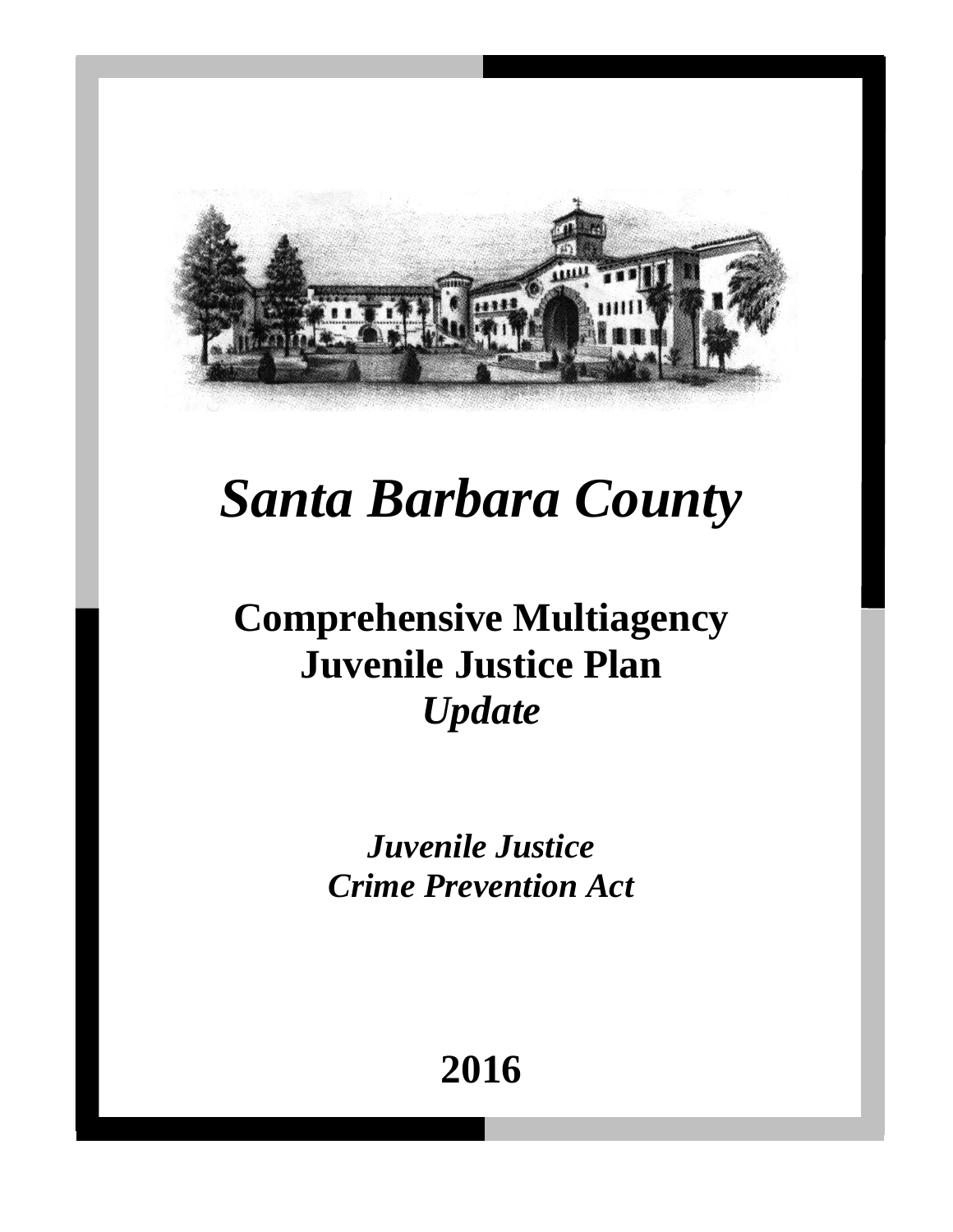# **TABLE OF CONTENTS**

| 1.               |  |
|------------------|--|
| 2.               |  |
| 3.               |  |
| $\overline{4}$ . |  |
| 5.               |  |
| 6.               |  |
| 7.               |  |
| 8.               |  |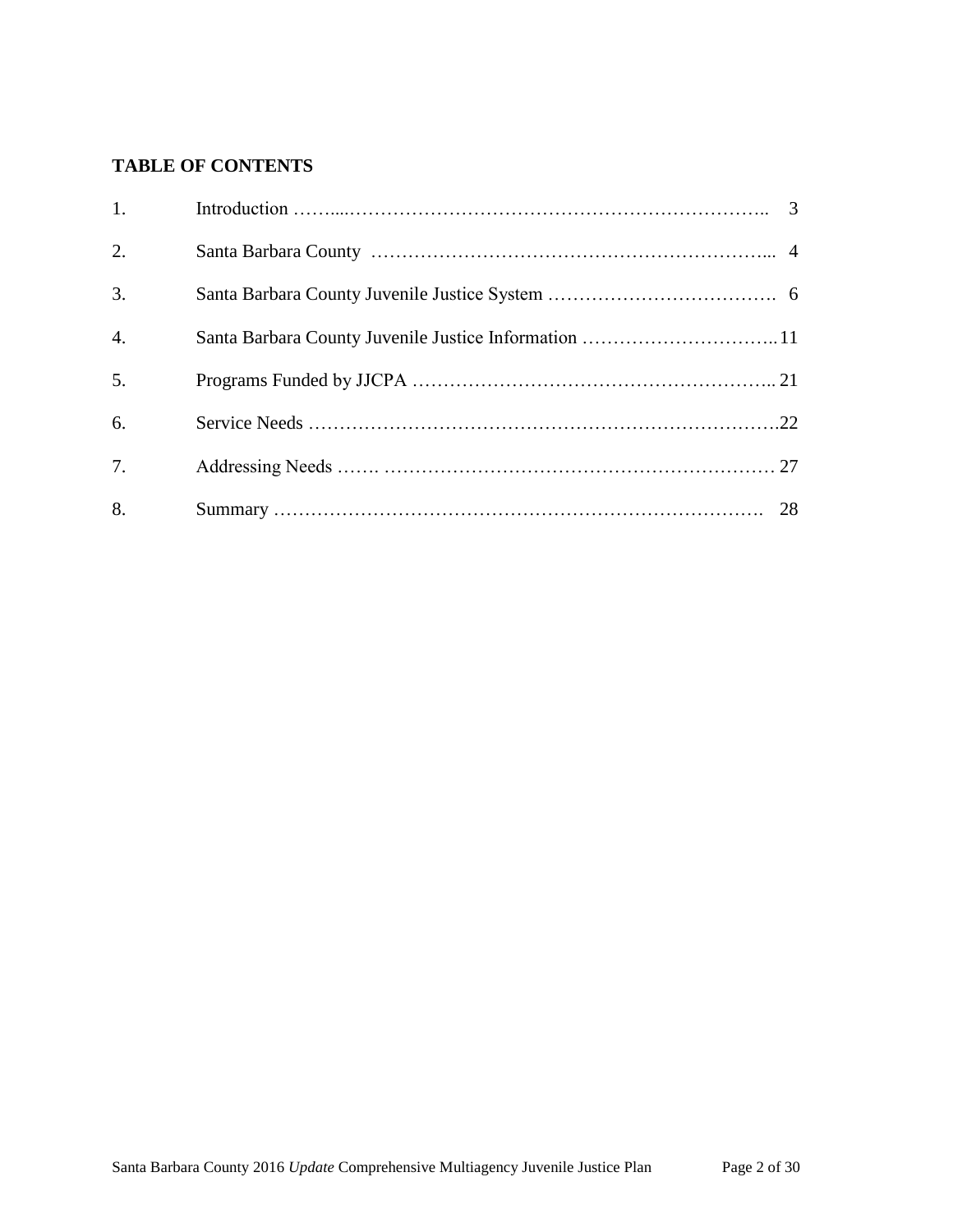# **1. Introduction**

Established by the Legislature in 2000 (AB 1913), the Juvenile Justice Crime Prevention Act (JJCPA) provides funding to local jurisdictions to support initiatives and strategies that target juvenile crime and delinquency, and juvenile offenders and at-risk juveniles. It is codified in Section 30061, et seq, of the Government Code. The JJCPA requires counties to implement and annually review and approve a Comprehensive Multiagency Juvenile Justice Plan (CMJJP) and update it as necessary. The CMJJP identifies priorities, discusses strategies, and reports on the programs utilized.

This document is Santa Barbara County's 2016 update to its CMJJP. It describes the County's juvenile justice system and provides State and local juvenile crime information. It identifies and discusses the strategies the County currently uses to address juvenile crime and related funding capabilities.

Santa Barbara County received \$1.46 million at the inception of the JJCPA and in Fiscal Year (FY) 2014-2015 received about \$1.2 million. The FY 2015-2016 allocation is estimated to be nearly the same. Through the use of other funding sources such as Title IV-E and the Youthful Offender Block Grant (YOBG), the Probation Department has been able to fund personnel and services. This has helped maintain JJCPA funded programs and services, and prevented reductions to community-based programs. However, allocations from those sources have also decreased over time, limiting Probation's flexibility in managing funding and resources. Presently, Probation's Juvenile Division has 41 sworn and 27 non-sworn personnel. This is a slight decrease from 2014, and a more notable decrease from 2012 when there were 56 sworn and 28 non-sworn staff in the division.

JJCPA funds are used to provide Early Intervention (EI) Officers and School-Based Officers (SBOs) in each of Probation's regional areas (Santa Maria, Santa Barbara, and Lompoc). Funds also support counseling services provided by community-based organizations (CBO). Referrals are made by Deputy Probation Officers (DPO) to CBOs for juveniles who may benefit from a counseling program that addresses identified needs. Probation has also been able to develop individualized interventions when established programs are not available or sufficient, such as short-term interventions provided to detained youth or youth with serious mental health issues.

The areas of focus in this update remain consistent with those identified in previous reports, most notably mental health needs, substance use and abuse, and gang activity. Local agencies have also been working to address the needs of youth victimized by human trafficking. Various collaborative efforts and initiatives have been developed in the last two years to address this complex issue. Communities throughout the State have enjoyed an historic eight year decline in juvenile crime that appears to have slowed and bottomed out locally in 2014. There is evidence that juvenile crime trended upward in 2015.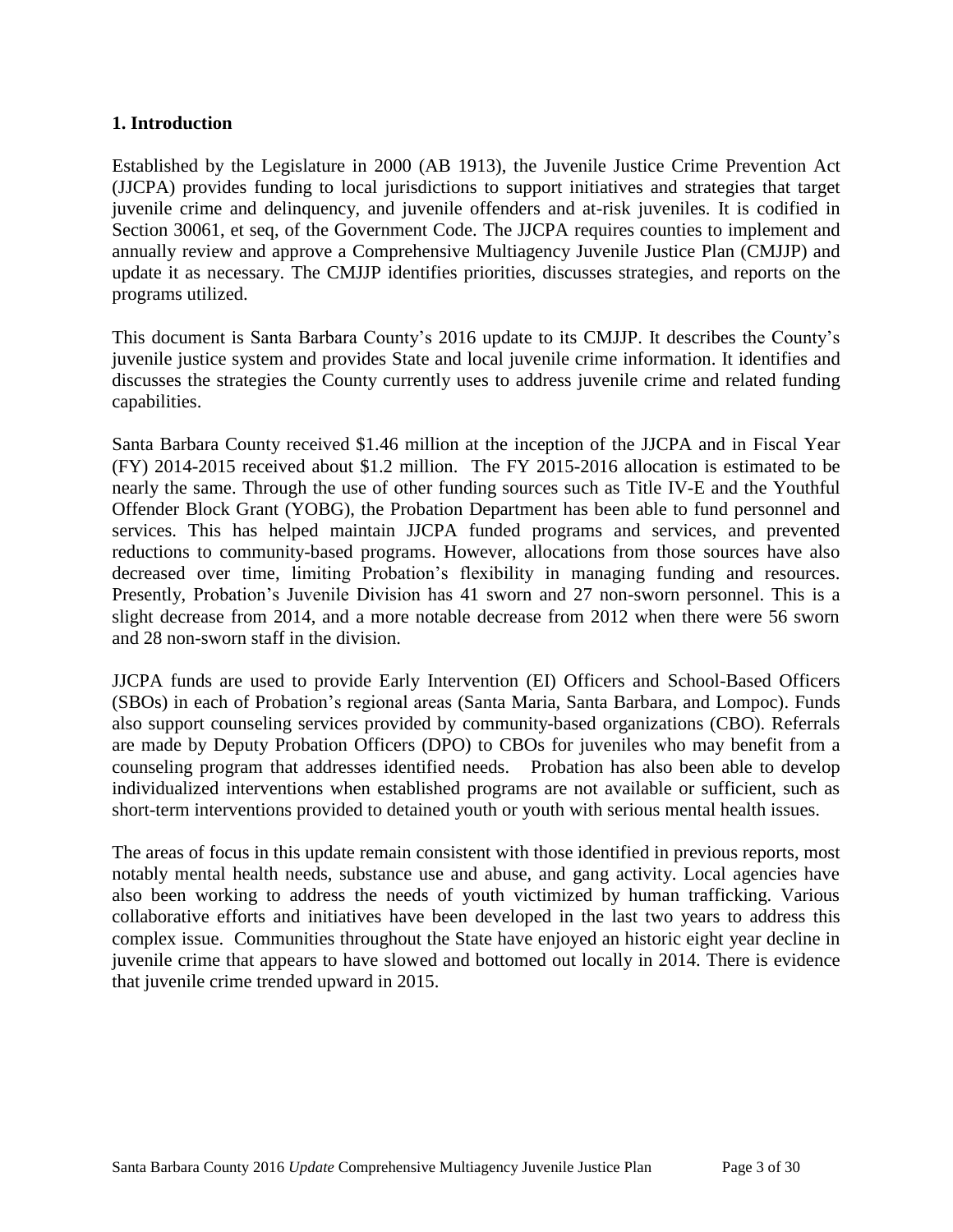# **2. Santa Barbara County**

According to the State Department of Finance (DOF), Santa Barbara County has a projected total population of 442,312 for 2016. This represents approximately a 1.4 percent increase from the 2014 estimate, and is 1.12 percent of the State's total projected population. There are eight incorporated cities in the County, noted here by name and population (for 2015):

| Santa Maria     | 102,087 |
|-----------------|---------|
| Santa Barbara   | 91,088  |
| Lompoc          | 43,479  |
| Goleta          | 30,765  |
| Carpinteria     | 13,487  |
| Guadalupe       | 7,205   |
| Solvang         | 5,489   |
| <b>Buellton</b> | 4,931   |

Each city experienced growth since 2013. From January 1, 2014 to January 1, 2015, Solvang had the largest percentage growth at two percent while Lompoc had the least amount at 0.10 percent.

In terms of the youth population, the DOF estimates that there are a total of 43,013 persons in the 10 to 17 age range, inclusive, residing in the County in 2016. This is an increase of 921 from 2014. Of these youth, 63 percent are Hispanic, 29 percent are Caucasian, 2.9 are Asian, and 1.3 percent are African-American.

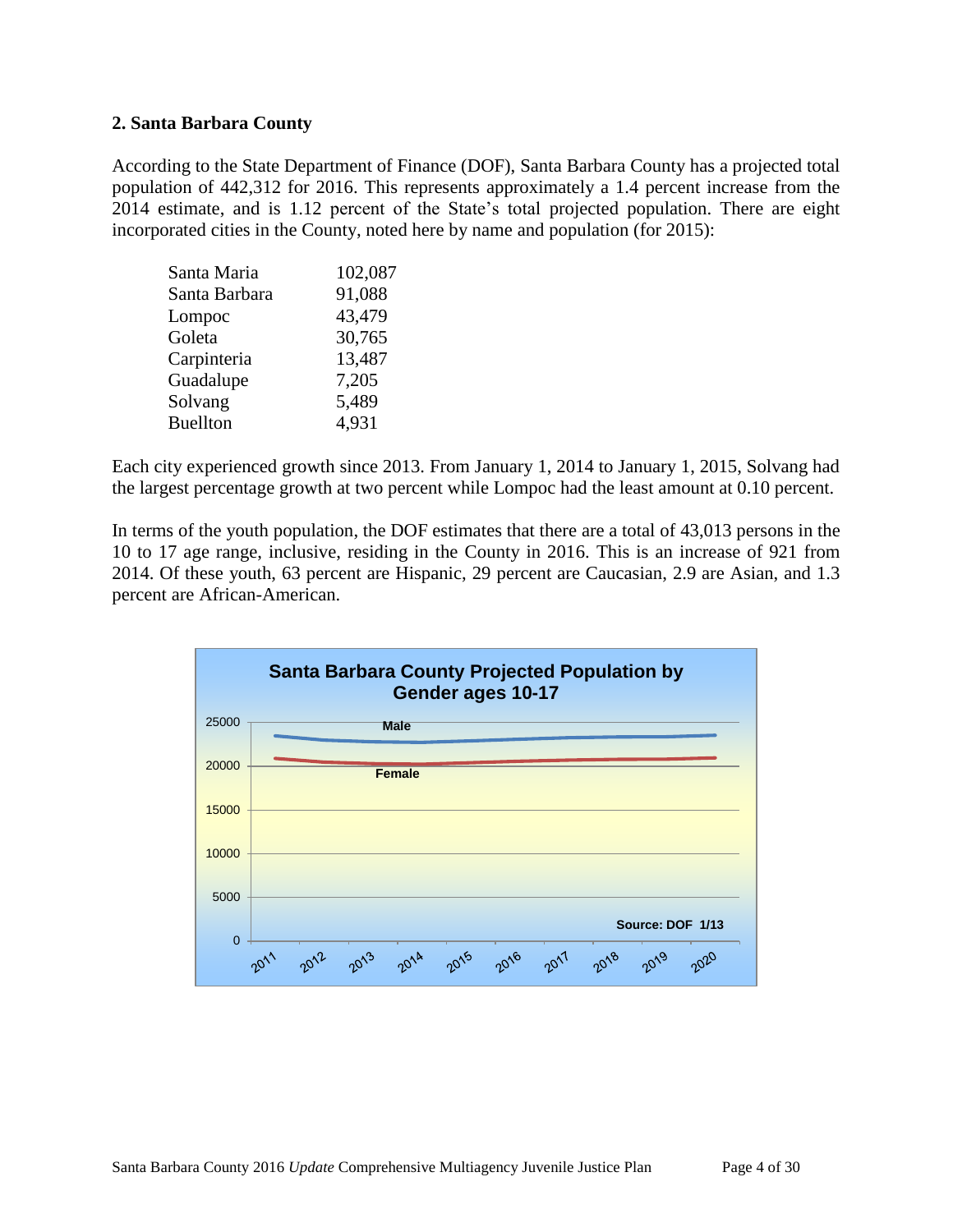

There were 20,509 students enrolled in public schools in grades 9 through 12 in Santa Barbara County public schools in school year 2014-15. This number is projected to grow about one percent in 2015-16 and four percent by 2019-20. For the 2019–2020 school year, the number is expected to increase by 840 to 21,349 students, or 4.1 percent.



School population continues to show growth only in the Santa Maria Valley through school year 2014-15 based on the official school enrollment data. Lompoc/Santa Ynez Valley area showed small growth while South County continued to decline.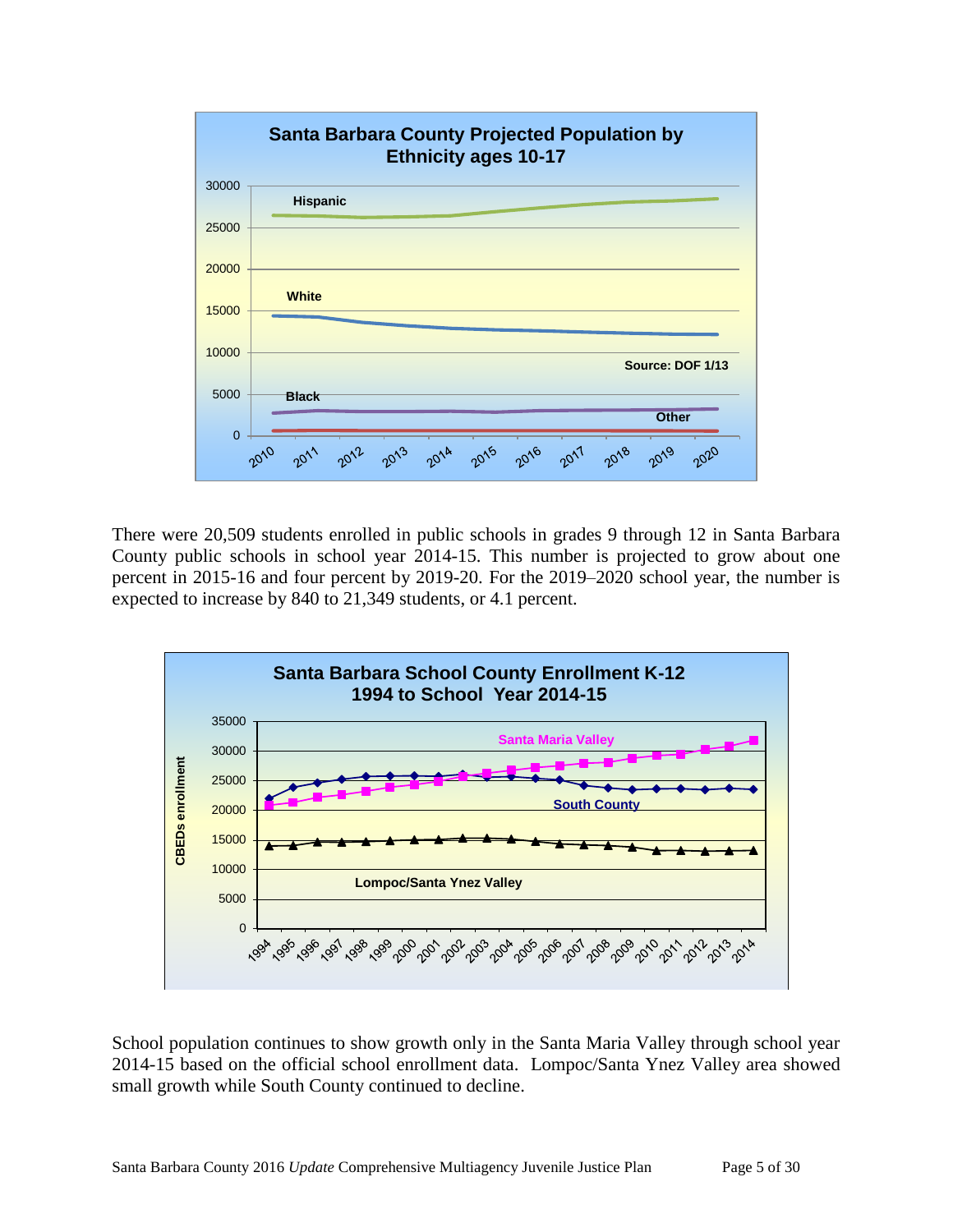# **3. Santa Barbara County Juvenile Justice System**

Numerous State and local agencies perform various duties and functions that either directly or indirectly support the objectives and efforts of the juvenile justice system.

#### Probation Department

Probation is the primary agency responsible for handling matters relating to juvenile crime and delinquency. Through legal mandates, formal arrangements, and informal coordination, it balances the needs of the individual offender and the community, and develops appropriate case plans that meet those needs. It also plays a prominent role in many other venues where the general welfare of youth is the focus. Officers from all levels within Probation participate in a number of initiatives and programs geared toward improving opportunities for young people.

Probation maintains intake, investigations, and supervision functions in Santa Maria and Santa Barbara, and supervision operations in Lompoc. Supervision caseloads are kept at low levels whenever possible to enable officers to devote the time necessary to meet the needs of juvenile offenders and their families, and coordinate services. There are specialized caseloads in each area office including EI, SBO, Juvenile Drug Court (JDC), and YOBG.

A centralized placement unit is responsible for supervising youth placed with relative and nonrelative caregivers, and in group homes. Placement is sought when the welfare of the youth is in jeopardy and local treatment options have been attempted or considered. Probation utilizes a multidisciplinary approach when determining if out-of-home placement is appropriate. Placing a youth with a relative is always the first consideration before placing with a non-relative or in residential care. While Probation actively seeks to limit the distance that a youth is placed, there are times when a higher level of care is needed, requiring facilities around California and out-ofstate.

The Santa Maria Juvenile Hall (SMJH) houses detained youth from all regional jurisdictions. Probation also operates a Special Purpose Juvenile Hall in Santa Barbara, which operates as a holding facility for the adjacent juvenile court as well as alternative detention services such as home supervision with or without electronic monitoring. Presently, the SMJH is staffed to accommodate 80 detained youth. Corizon Correctional Healthcare continues to provide quality health care services for the SMJH and Camp and provides immediate and follow-up care. A pediatrician serves as the Institutions Division's Medical Director. Corizon provides seven-day per week medical care at the SMJH and five day per week care at LPBC. The services provided by Corizon are accredited through the Institute of Medical Quality (IMQ). The SMJH operates the ARRC sites in Santa Barbara, Santa Maria, and Lompoc. In recent years, programming has been concentrated on weekend days to maximize limited resources. Global Positioning Satellite (GPS) surveillance technology is utilized by the SMJH and the Juvenile Division to augment supervision and provide for accountability. The use of GPS is limited to youth who have demonstrated a need for greater supervision because of problem behaviors, and for youth recently paroled from the Division of Juvenile Facilities. Further, Probation is working to address issues surrounding disparities that exist in the juvenile justice system based on race or ethnicity. The Department received a State Racial and Ethnic Disparities (RED) grant in 2014 and is receiving technical and planning assistance from the W. Haywood Burns Institute. While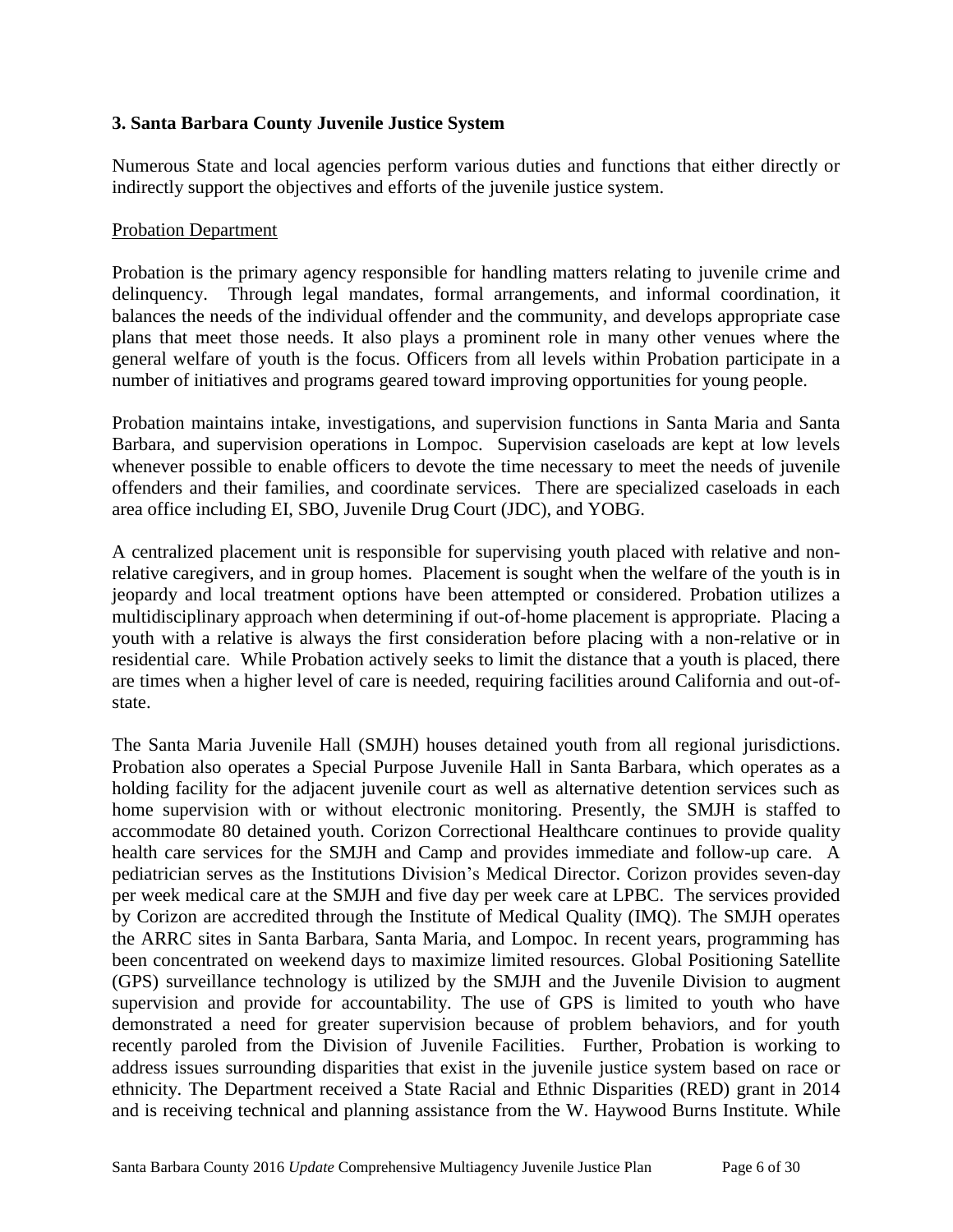the focus of these efforts is on the juvenile justice system as a whole, initial efforts are focusing on the role and use of detention for juvenile offenders beginning with initial arrest. Probation has enlisted the assistance of various organizations, agencies, and community members to identify system priorities. Currently, the W. Haywood Burns Institute and Probation Institutions Division staff is examining SMJH admission procedures and criteria to identify areas where modifications may be made to influence favorable outcomes. This effort includes reconsidering the different components of the admission screening instrument.

The Probation Department operates the Los Prietos Boys Camp a rural location on land subject to a conditional use permit with the United States Forest Service. This long-term commitment program is designed to provide consistent, structured, supportive, and predictable environments in which a youth can make the necessary changes to return to their communities as law-abiding and productive persons. Since 1998, the program has maintained an 85 percent to 90 percent successful completion rate. The current program targets male offenders between the ages of 13 and 18, and is staffed to serve up to 52 youth presently.

# Juvenile Court

The Juvenile Court maintains two courtrooms in the County, one in Santa Barbara and one in Santa Maria, with a judicial officer hearing delinquency and dependency matters at both locations. The majority of cases are heard in the northern portion of the County as it draws matters from the largest community, Santa Maria and Lompoc. The JDC calendars are heard in both locations, as well as in Lompoc. According to the Superior Court, the Juvenile Court in Santa Barbara County received 765 original, 594 §602/777, and 280 supplemental petitions for a total of 1,694 petitions during 2015.

# District Attorney

A Deputy District Attorney (DDA) is assigned to each juvenile court location. A third DDA and a Legal Office Professional are assigned exclusively to the county-wide truancy prevention program. DDAs review referrals from probation and law enforcement and will file a formal petition with the Juvenile Court, refer a matter back to Probation for informal handling, or refer a matter back to the referring law enforcement agency for additional investigation. They argue cases at trial, disposition, subsequent hearings, and in probation violation hearings. In addition to their traditional role as prosecutor, DDAs will regularly consult with law enforcement, Probation and crime victims on matters regarding the handling of a case or a disposition. DDAs participate in various collaborative efforts including collaborative treatment courts, partnerships with educators on truancy efforts, and membership in the Juvenile Justice Coordinating Council (JJCC). The District Attorney's Office also chairs the Human Trafficking Task Force (HTTF). The HTTF seeks to address the problem of human trafficking in the county by bringing together various agencies and organizations representing law enforcement, mental health, child welfare, court officers, and numerous CBOs that provide a broad spectrum of services. The HTTF meets regularly to develop programs and initiatives, provide training and information, and collaborate on efforts to prevent all forms of human trafficking.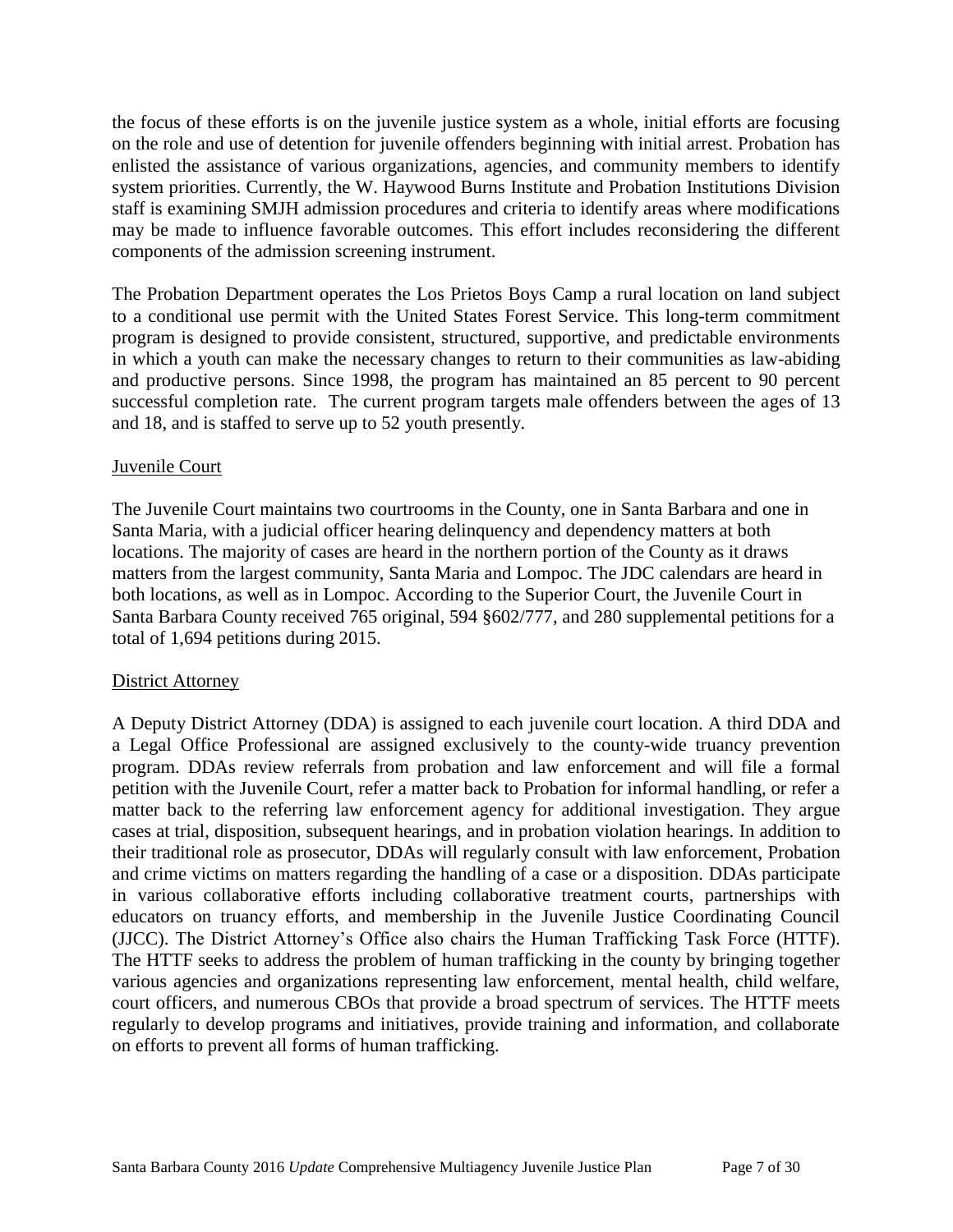# Public Defender and Defense Counsel

Youth coming to the juvenile delinquency court are represented by the Public Defender unless private counsel is retained or a conflict is declared; the court maintains a contract for conflict counsel. The Public Defender/Defense Counsel works with the other juvenile justice partners to achieve a fair resolution of the case by investigating the facts, presenting legal issues regarding adjudication to the Court, and assessing and evaluating the needs of the youth. In appropriate cases, Counsel will advocate for the youth in educational/school settings, truancy meetings, mental health appointments, etc. By working collaboratively to help youth and families access appropriate drug treatment, counseling and educational services, the Public Defender/Defense Counsel are important partners in the countywide effort to reduce juvenile delinquency and recidivism. Public Defender attorneys are also active participants in collaborative efforts, such as JDC, and are active members of the JJCC.

# Law Enforcement

There are eight incorporated cities in the County that provide police services by four municipal law enforcement agencies and the Santa Barbara County Sheriff's Office (SBSO). The SBSO provides police services to four contract cities (Buellton, Solvang, Carpinteria, and Goleta) and the unincorporated areas of the County. The SBSO also operates the County Jail. The cities of Santa Barbara, Santa Maria, Lompoc, and Guadalupe have their own law enforcement agencies. These agencies are the source of most referrals to Probation. There are also four State law enforcement agencies in the County that make limited referrals (California Highway Patrol; University of California, Santa Barbara; State Parks; and Allan Hancock College). The SBSO, Santa Maria Police Department, and Lompoc Police Department devote some resources to juvenile delinquency matters, most notably in the form of School Resource Officers (SROs) at high school campuses. These Officers perform traditional law enforcement services in the school setting and conduct outreach in the form of crime prevention and education, and truancy intervention. Agencies may also have a specific unit or Officer dedicated to gang issues in the respective jurisdictions. Most Officers are familiar with local juvenile gang members and often coordinate suppression activities with Probation and other agencies. Law enforcement Officers are active in a number of initiatives and programs, such as restorative justice efforts, Police Activity Leagues (PAL), Youth Corps, DARE, and GREAT, and are active members of the JJCC.

# Education

There are twenty-three K-12 school districts in the County that include 122 schools and a total public school student enrollment of 68,581*.* The Santa Maria Bonita School District is the largest district in the County with 16,046 students while the Santa Maria Joint Union High School District has the largest 9-12 grade student enrollment with 7,782 students. Total 9-12 grade level student enrollment for the County is 20,509, an increase of 181 since 2014. Schools participate in mitigating juvenile crime and delinquency primarily through truancy reduction efforts, referrals to community agencies for counseling services and drug and alcohol abuse, as well as special educational settings that cater to the specific needs of youth in at-risk situations and youthful offenders. They also maintain regular contact with and coordinate education activities with law enforcement and DPOs. The different districts have programs in place to address truancy issues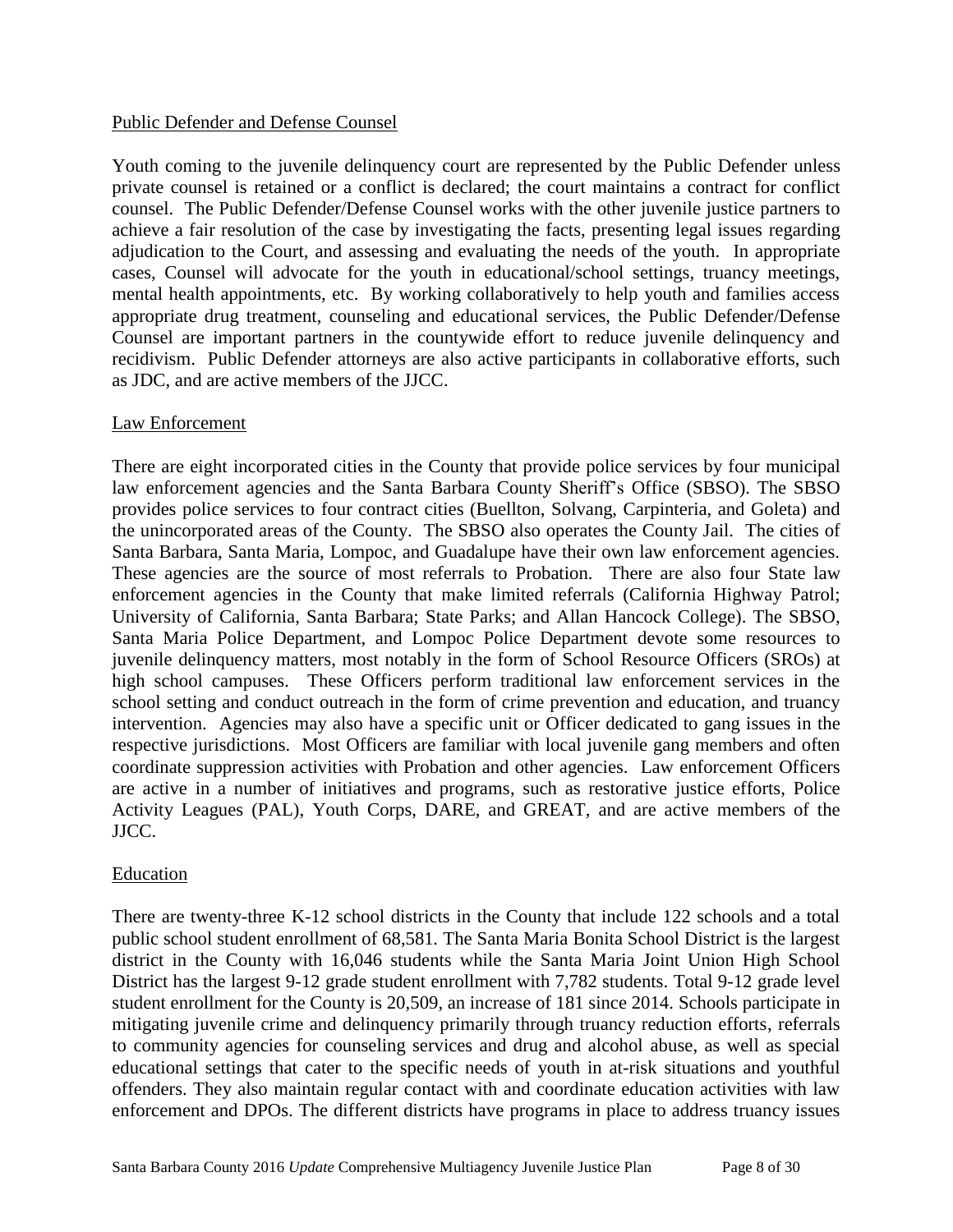at their respective schools and exercise their discretion in removing students from their campuses that are subject to suspension or expulsion because of criminal or delinquent acts.

The Santa Barbara County Education Office (SBCEO) maintains one community school in the County that specifically target youth in at-risk situations and youth who are under the jurisdiction of the Juvenile Court as well as expelled youth in Santa Maria. They provide educational services to detained youth at the SMJH and the Camp program. The court and community schools provide academic and social emotional support for the purpose of improving resiliency in the youth. The educational programs include support for English Learners, students with special needs, and those with social emotional needs. Teaching staff participate in annual professional development to improve student performance academically as well as emotionally. The schools work closely with community partners to improve school attendance and performance.

# Department of Social Services

The Department of Social Services (DSS) provides services that seek to prevent child abuse and neglect, and coordinates treatment for children who have been abused. They provide family maintenance and family reunification services, and other mandated and voluntary services to persons subject to dependency laws. DSS licenses foster families and supervises children placed in foster care as dependents. DSS is responsible for coordinating the financial reimbursement of various programs that benefit delinquent youth and for which Probation receives funds. Through this statutory function, DSS has limited oversight for some activities performed by Probation, including Title IV-E and Aid to Families with Dependent Children – Foster Care (AFDC-FC) entitlement payments. DSS holds the contracts for many programs that benefit at-risk youth and youthful offenders, including SB 163 Wraparound services, the Transitional Housing Placement Program (THPP), and the Independent Living Program (ILP). In addition to the investigations they conduct for dependency cases, DSS conducts investigations with DPOs in specified cases to determine the appropriate venue for their handling. DSS personnel also provide technical assistance regarding various foster care related programs and legislation, and coordinates the development of local responses to State and Federal mandates. A representative of DSS regularly participates in a Probation committee that discusses and approves recommendations for placement into foster care or SB 163 (Wraparound) as a disposition. The committee also approves recommendations for commitment to the SMJH's YOBG program and the State of Division of Juvenile Facilities. DSS has also become the lead agency for efforts to intervene with victims of human trafficking. As mandated by the recent passage of SB 855, DSS is leading collaborative efforts with other agencies, including Probation, to address the problem of commercially sexually exploited children (CSEC) in the County. The goal of these efforts is to address the problems associated with CSEC by recognizing that involved youth are first and foremost victims themselves and should be treated in a child welfare context whenever possible. DSS has begun chairing an ongoing committee of various agencies tasked with developing an interagency protocol for how these cases are to be handled.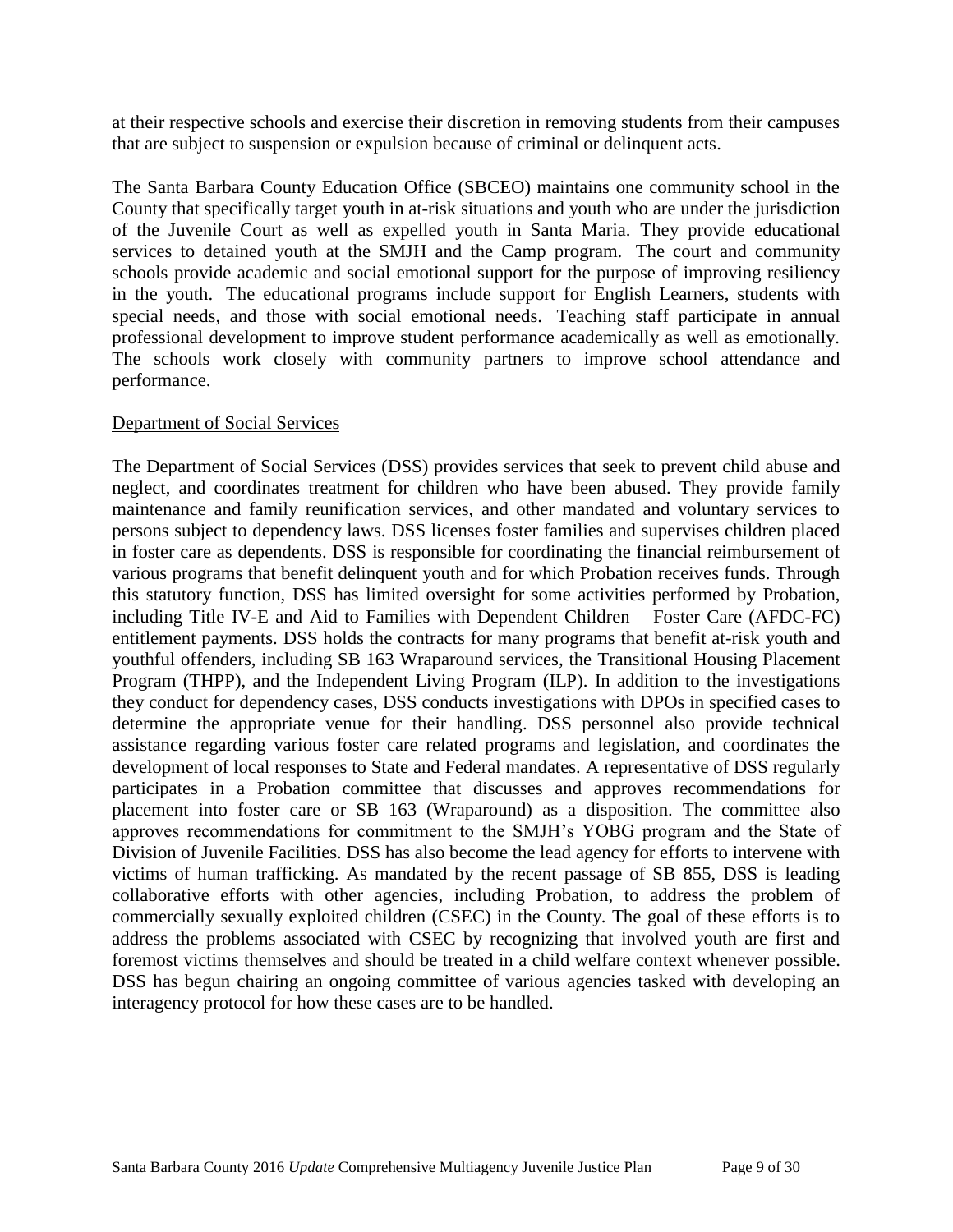The Workforce Investment Board (WIB) serves the workforce needs of businesses and youth, as well as adults and laid-off workers, throughout Santa Barbara County. The WIB is a public/private partnership created by the Federal Workforce Investment Act legislation and is staffed by the County of Santa Barbara Department of Social Services. Free services are provided through the two Workforce Resource Centers (One-Stops) located in Santa Maria and Santa Barbara. Referrals for probation and at-risk youth are made to the WIB with the goal of increasing skills and employment for the youthful population.

# Department of Behavioral Wellness

The Department of Behavioral Wellness (formerly Alcohol, Drug, and Mental Health Services) operates the County's various substance abuse and mental health programs, or holds the contracts for private vendors who provide similar or other counseling and behavioral services. In that capacity, and as the entity responsible for Medi-Cal compliance, it maintains oversight of various rehabilitative and behavioral programs that service at-risk youth, including the juvenile justice population. Mental health clinicians provide direct service to Medi-Cal eligible youth and some non-Medi-Cal eligible transition aged youth, including those supervised by Probation. Probation contracts with the Department of Behavioral Wellness to provide crisis care, transitional and discharge planning, psychotropic medication management and stabilization and behavioral interventions to detained youth, and consult with Probation regarding the care and maintenance of youthful offenders exhibiting suicidal, aggressive, and/or other problematic behaviors. The contract includes on-site mental health clinicians assigned to the Camp and SMJH programs to provide individual, family and group counseling sessions, a clinician to provide early intervention needs assessment and counseling services to Probation-referred youth on a countywide basis, a psychiatrist and psychiatric technician for medication management, and a team supervisor to provide daily oversight and supervision of clinicians, quality assurance of service delivery, and program development and maintenance. Probation contracts with private psychiatrists to perform forensic psychological evaluations for youth exhibiting significant emotional, cognitive and/or behavioral problems for the benefit of the Juvenile Court and concerned parties. The County contracts with Safe Alternatives for Treating Youth (SAFTY) to provide after-hours crisis management, primarily used for youth detained at the juvenile hall. Clinicians assigned to the SMJH also provide gender-specific treatment to female youth while in detention. The treatment approach is non-traditional in terms of a detention-based program and is provided in as therapeutic an environment as can be had. Some institutional rules have been relaxed during program times and participants are screened for it. Additionally, the Department of Behavioral Wellness has devoted personnel and resources to address the many complex needs of victims of CSEC. This program, Resiliency Interventions for Sexual Exploitation (RISE), seeks to provide trauma-informed care by clinicians trained in helping victims of CSEC related crimes and abuse. Members of RISE participate in collaborative efforts such as the HTTF and provide training and technical assistance to other agencies. To date, all youth participating in RISE services have been referred to it because of their involvement with the juvenile justice system. This program is new and developing and is already treating victims of CSEC as it constructs itself.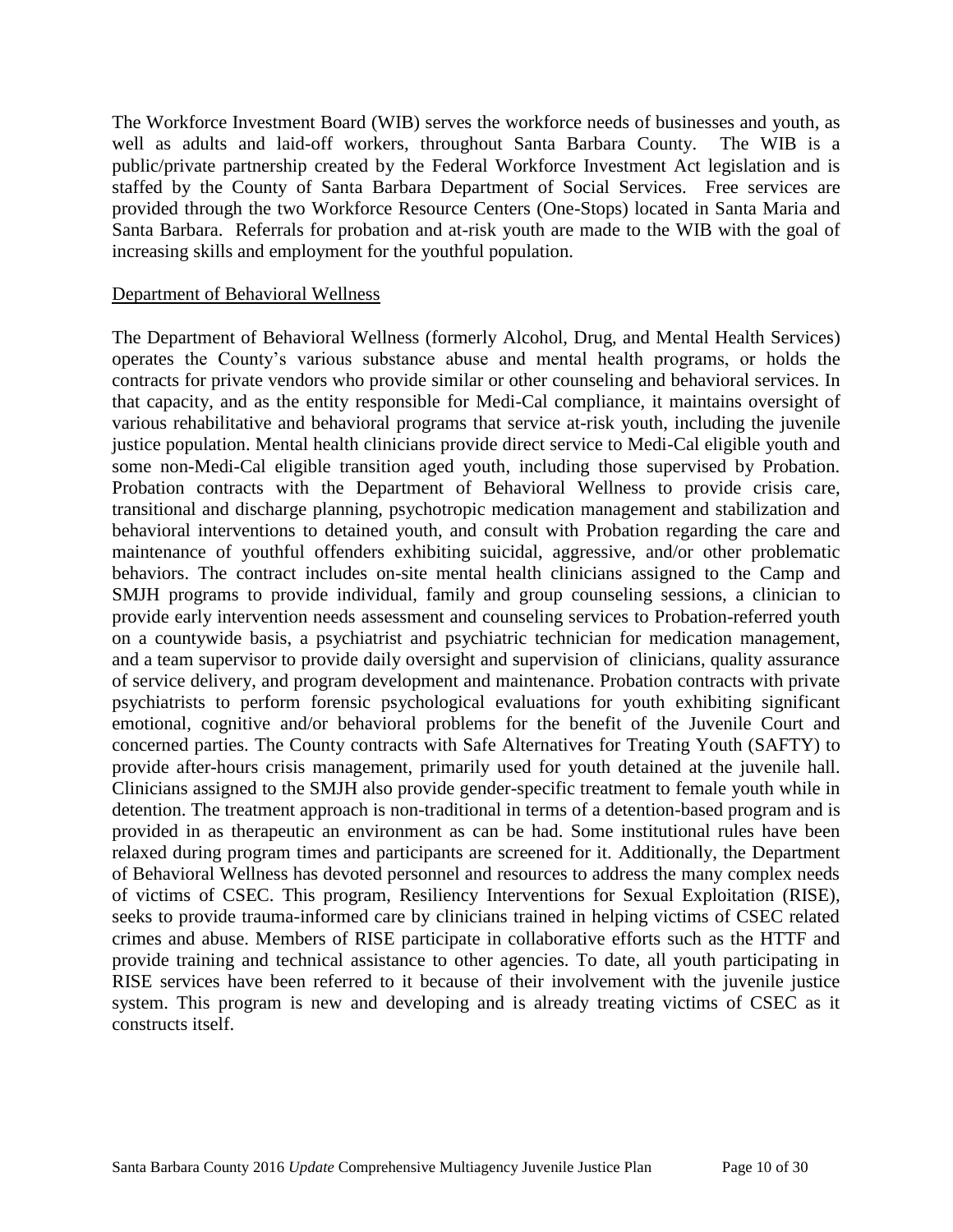# Community-Based Organizations

Members of various CBOs provide many of the interventions and services offered to at-risk juveniles and youthful offenders in the County. Private vendors provide the direct services for the Wraparound program (SB163), THPP, ILP, Therapeutic Behavioral Services (TBS), some crisis interventions, and diversion services. All of the foster care programs used by Probation are operated by privately run organizations located within and outside of the County and the State.

The following are CBOs that Probation relies on to provide services to offenders: Santa Maria Valley Youth and Family Center (SMVYFC), Council on Alcoholism and Drug Abuse (CADA), Coast Valley Substance Abuse Treatment Center (CVSATC), Family Service Agency (FSA), Casa Pacifica, Community Action Commission (CAC), YMCA/Noah's Anchorage, and Family Care Network, and Child Abuse Listening and Mediation (CALM).

# **4. Santa Barbara County Juvenile Justice Information**

Over the past seven years, there has been a significant reduction in juvenile criminal justice activity data at the national, state and local level. From 2007 through 2014 the rate of juveniles arrested or cited for a felony, misdemeanor or status offense dropped 55 percent statewide and 63 percent in Santa Barbara County. Every indicator of juvenile justice activity had dropped from 50 percent to almost 65 percent in Santa Barbara County with the exception of youth in group/foster home placements through 2014. In 2015, however, that trend began to change in Santa Barbara County



Referrals to Probation increased in 2015 by almost 10% (from 3,056 to 3,356 referrals). Felony referrals increased through 2009 and had decreased 46 percent since then (940 to 504) through 2014. Felony referrals increased almost 3% in spite of the implementation of Proposition 47 in November of 2014.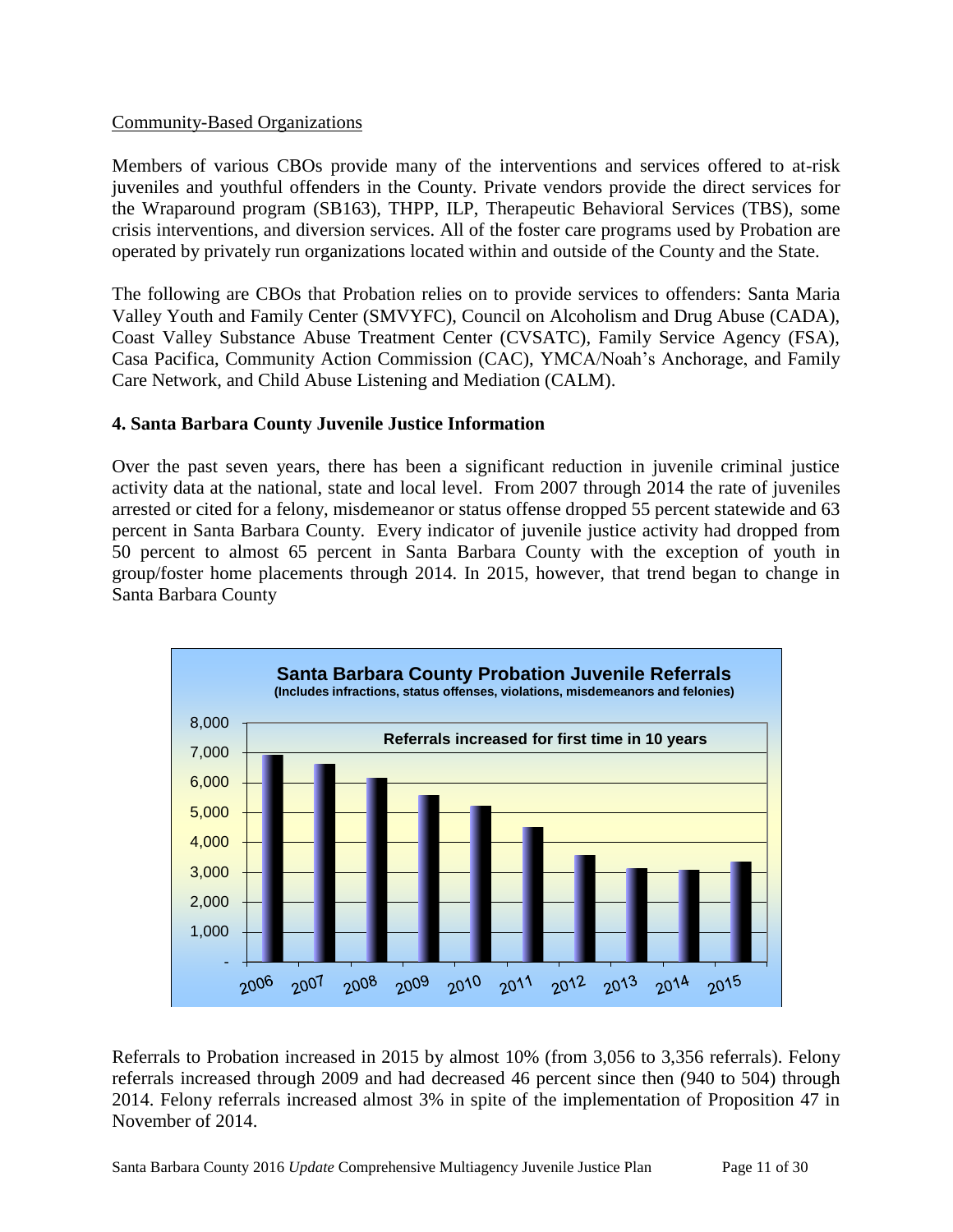The percentage of referrals for female offenders in 2015 increased to 28.4 percent (956) from 26.0% percent (799) in 2014. Ten years earlier they constituted almost 23 percent of all referrals. The growth of referrals for female offenders had slowed in recent years and appeared to be leveling off in the 27 percent range until 2015 when both the number and percentage increased.



The highest percentage of Probation supervision cases (43 percent or 253 cases in March of 2015) are supervised by the Santa Maria office, with most cases primarily in and around the City of Santa Maria. Felony referrals were also the highest in the Santa Maria office in 2015, with 213 or 47 percent of all felony referrals in the County. Santa Maria is the largest city in the County and the only municipality in which the juvenile population is increasing. As a result, most Probation resources for juveniles are concentrated in Santa Maria.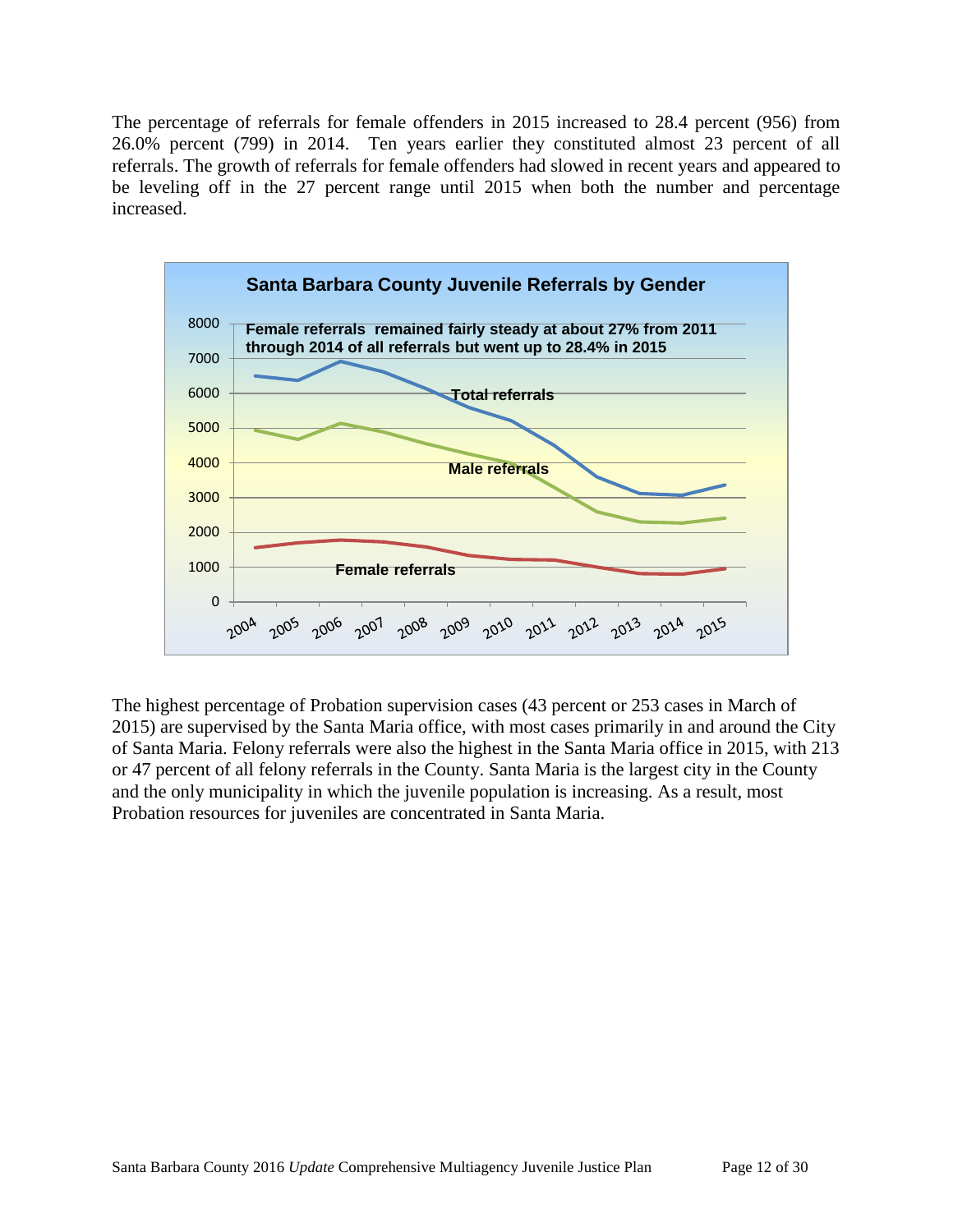

It is noted that overall, juvenile referrals increased in all areas of the County. There are, however, some significant differences in specific trends, as illustrated by the following charts.



Felony referral increased slightly in the Santa Maria and Santa Barbara offices in 2015 after several years of decline. Felony referrals like most other referrals continued to decline slowly in Lompoc. Misdemeanor referrals all went up significantly in the Santa Barbara and Santa Maria offices in 2015 and slightly in Lompoc. Generally referrals for Probation Violations and Infractions/601 offenses continued to go down.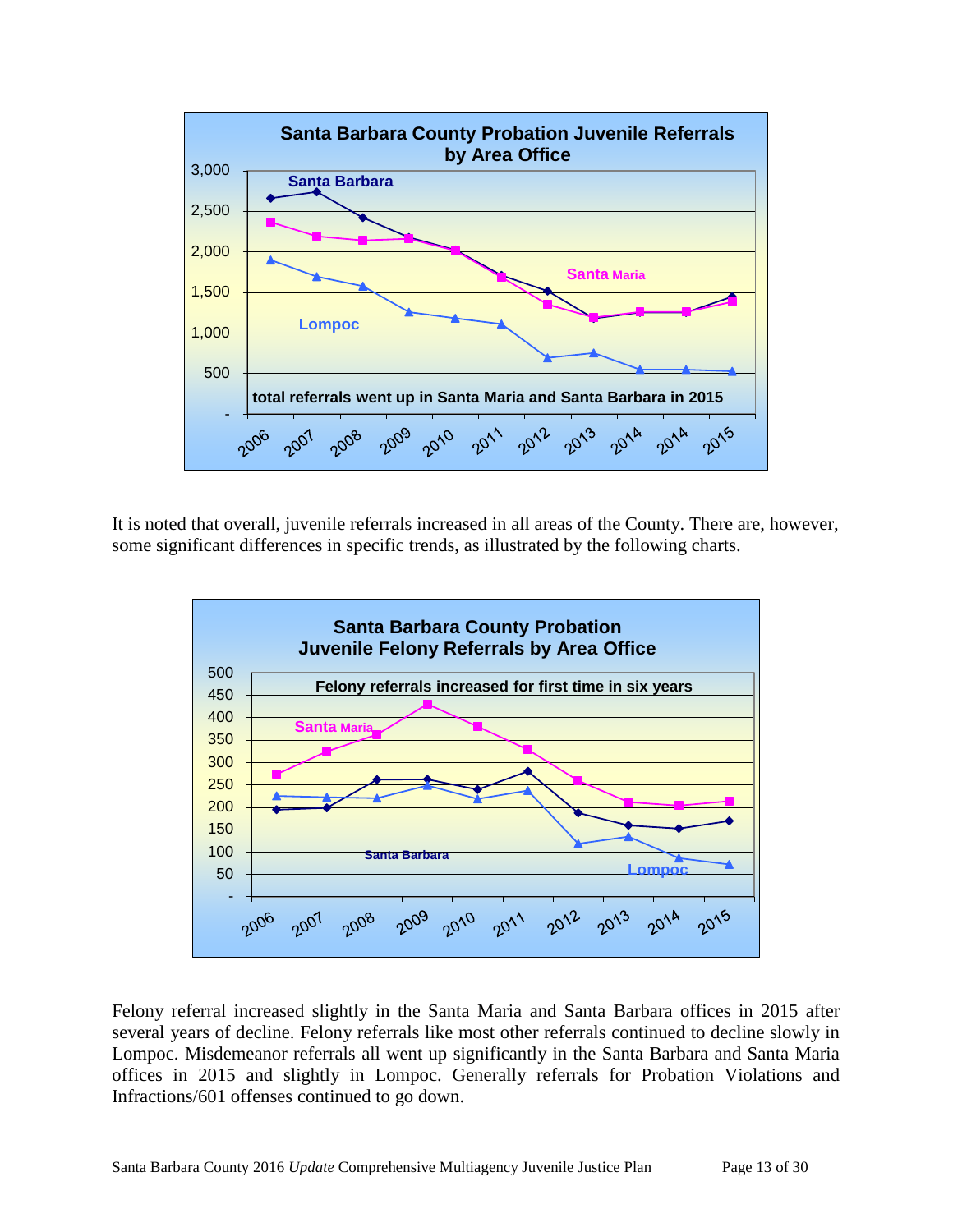

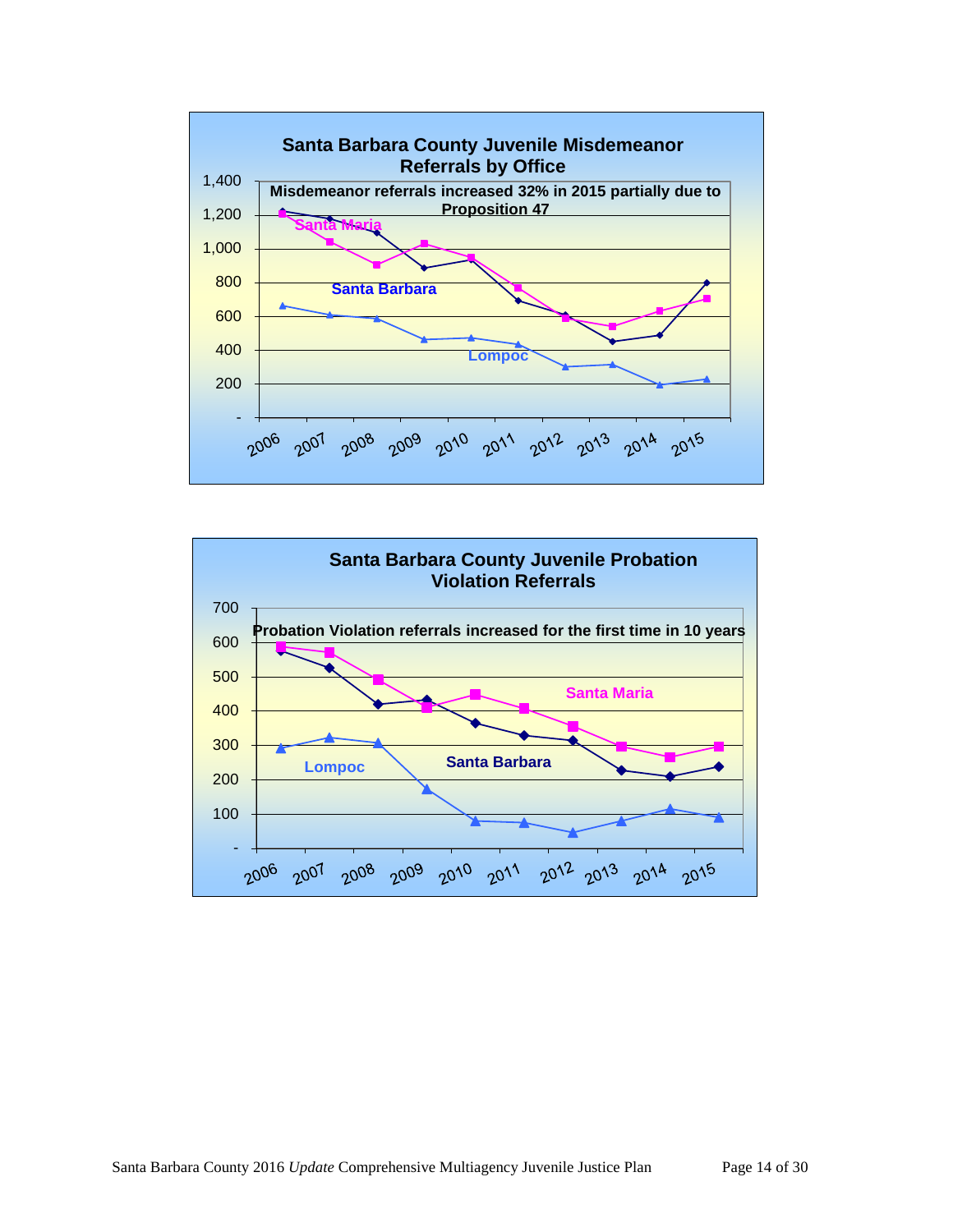

Overall, the total number of juvenile referrals in 2014 was the lowest level in 20 years and has declined 55 percent from 6,920 to 3,056 over the seven years ending in 2014. In 2015 total referrals went back up 3% to 3,356. As the juvenile population has increased over the past couple years the rate of referrals which takes into a count the population of youth age 10-17 is still at all-time low levels. In concert with the slowly increasing population of younger youth, there has been an increase of first time referrals over the past year. The number of female referrals has declined but their percentage of all referrals has increased.

Violent crime for juveniles, as measured by number of sustained petitions for violent offenses, peaked in 2010 at 344, with the number dropping to133 or 61 percent over the past four years. In 2015, though the number climbed back to 165. Proposition 21 cases (juvenile cases filed directly in the criminal courts) are always felony offenses and often are violent; however, while they are counted in the juvenile referral data, they are not included in sustained petitions counts. The number of direct file cases also peaked in 2007 with a total of 23 but have generally declined over the past eight years.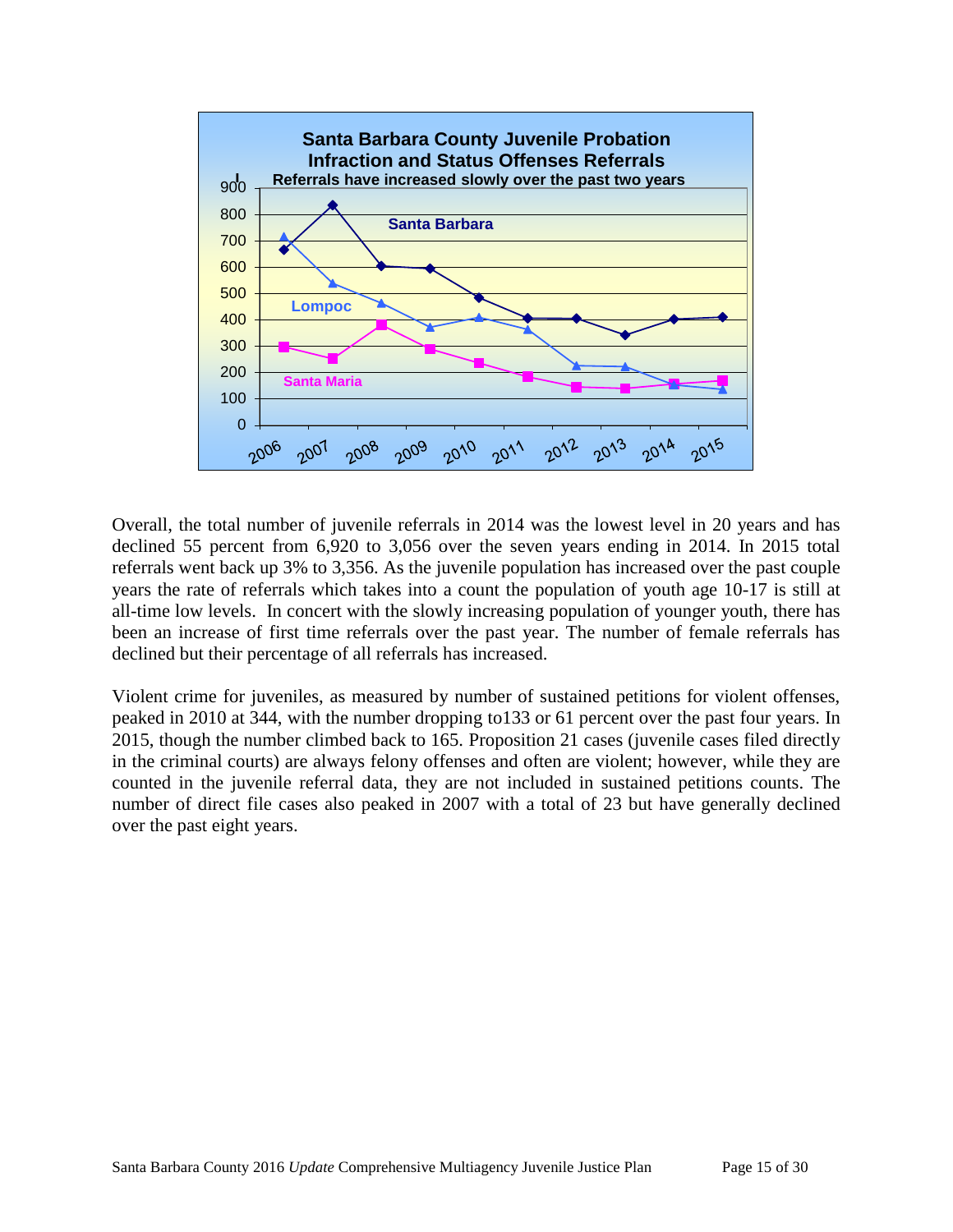

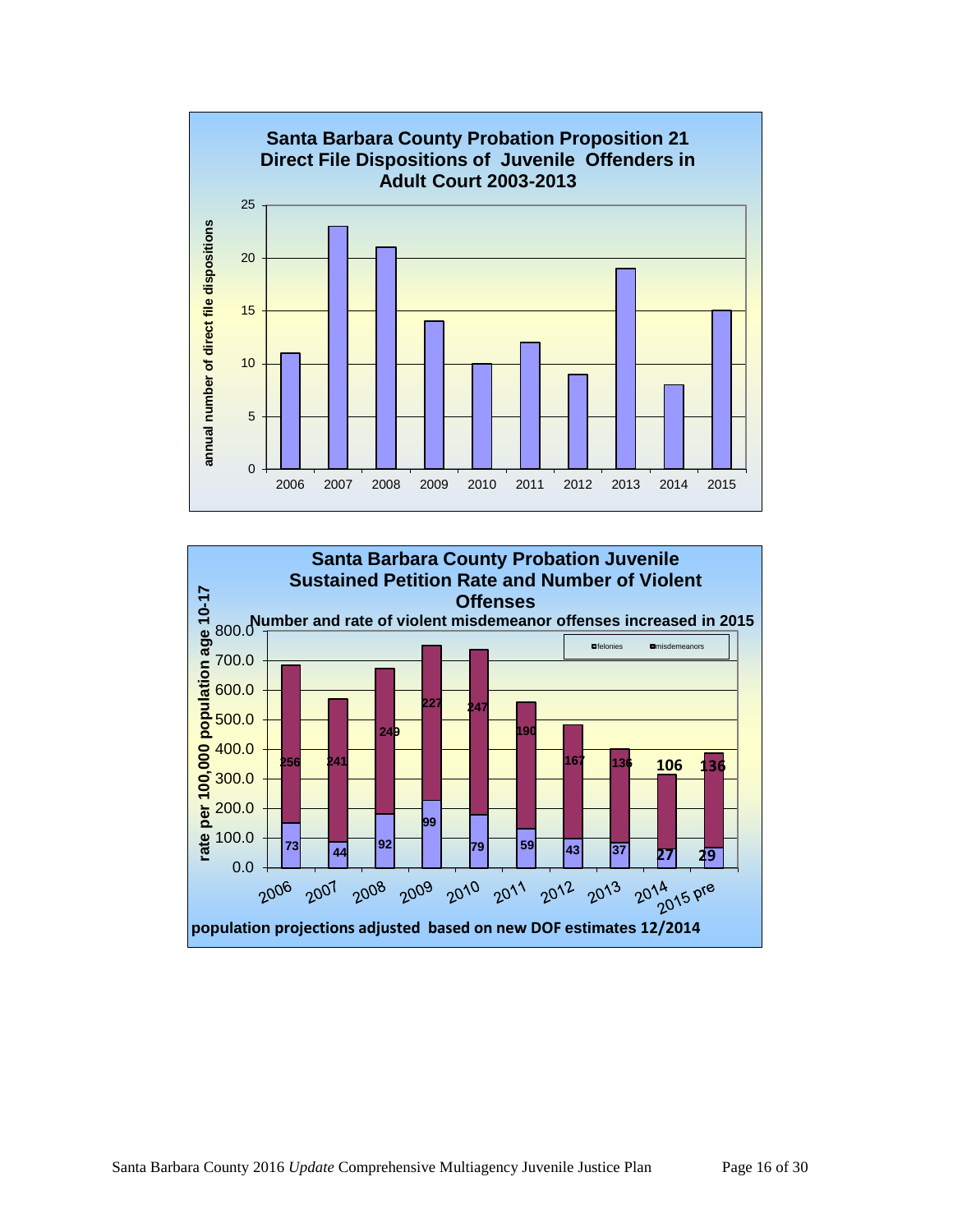

The drop in referrals through 2014 contributed to a 57.5 percent drop in the number of admissions at the SMJH from 2,771 in 2006 to 1,179 in 2014. However in 2015, admissions increased four percent from 1,179 to 1,227 As a consequence, the average daily population of SMJH also increased 12.5 percent from 57.5 to 64.7 in 2015.

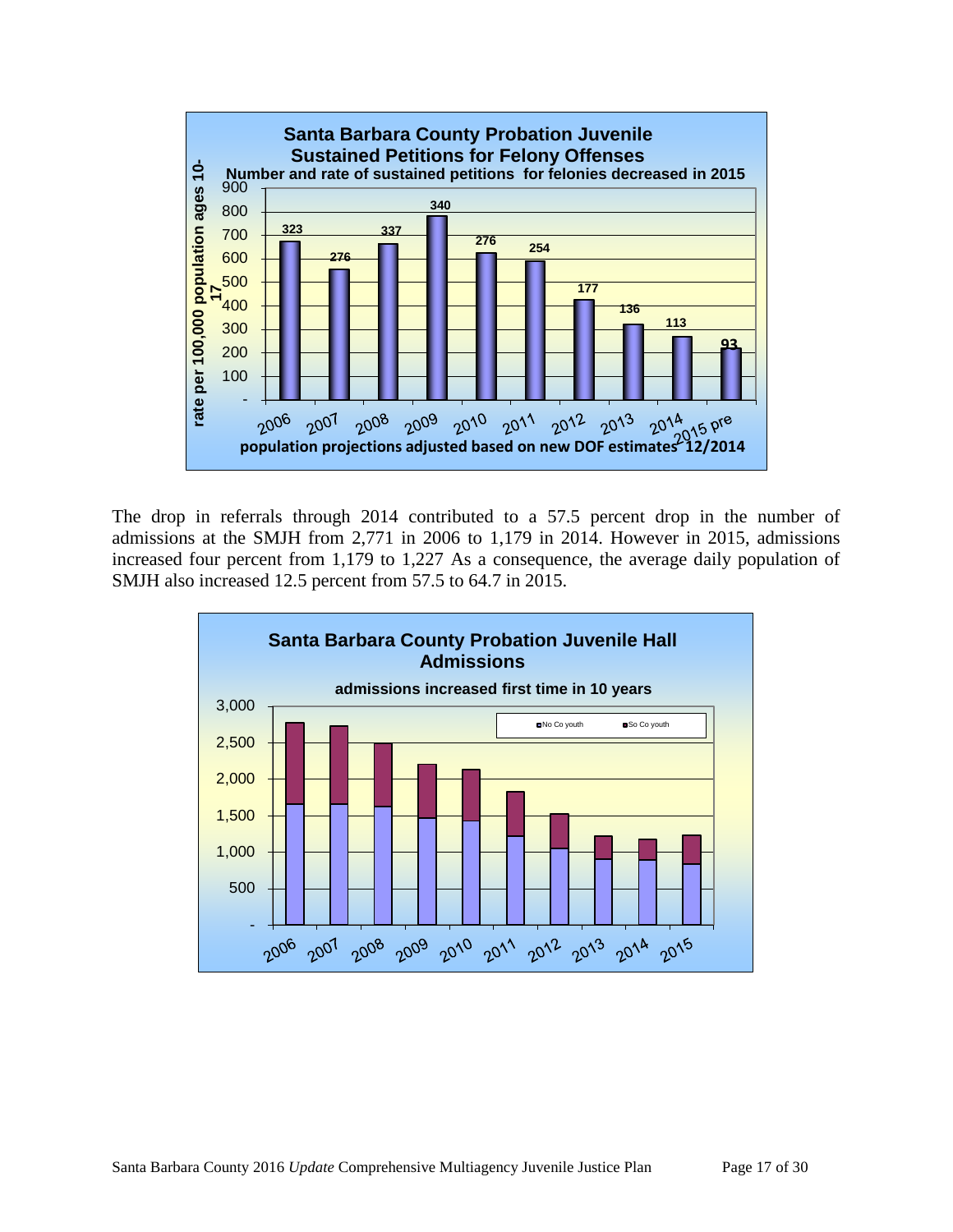

Foster care placements hit their lowest number of 18 in March 2011 and have steadily increased for five straight years. As of March 2016 there were 49 probation youth in group or foster home placement. In 2015, there was an average of an additional 18 youth in SB163 and other relative care, which are not counted in the next chart.

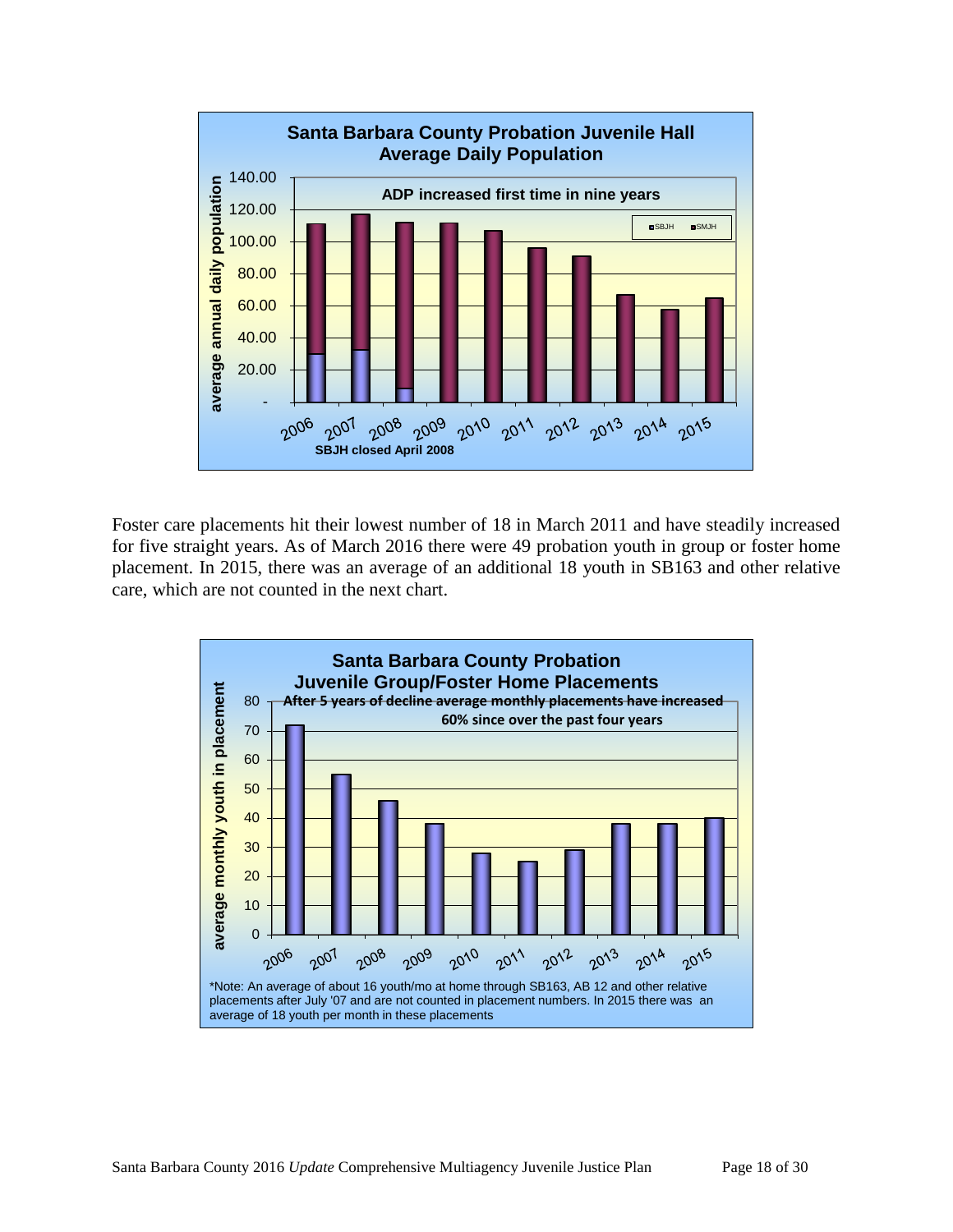#### Initial Assessment

In 2015, Probation received 3,356 law enforcement referrals for felony, misdemeanor, status or infraction offenses. Included in this total were approximately 1,116 first-time offenders. The *Santa Barbara Assets and Risk Assessment* (SBARA) is a validated risk-needs assessment instrument that comprehensively assesses a youth for risk to reoffend. An initial screener that consists of certain components from the full version provides guidance on which cases might be closed or diverted. One or both of the instruments is used on most referrals to Probation. Some referrals are handled informally, without the benefit of an assessment, but these are generally lower level infractions or ordinance violations with no custody time associated with them. Most referrals will be assessed with the SBARA screener. The SBARA screener has been examined for its continued validity in collaboration with the University of California, Santa Barbara. For those cases that are handled in a formal manner, the SBARA full assessment is used. The full assessment is in its second version and was revalidated in February 2010. Probation intends to work with UCSB on revalidating it again in the coming year. Two Officers currently perform the majority of assessments done at the intake level, one in Santa Barbara, the other in Santa Maria.

#### Community Diversion

Probation agencies may elect to not refer certain law enforcement referrals to the District Attorney's Office for the filing of a petition. Instead, Probation may handle a case informally pursuant to Section 654 Welfare and Institutions Code (WIC). If a youth successfully completes informal probation, Probation may close the matter without referring it to the District Attorney's Office. In cases where the youth does not successfully complete an informal program, Probation can refer the matter to the DA's Office for the filing of a petition.

Probation may also consider diverting the youth from Probation supervision by having the youth participate in specific activities directed by Probation, such as community service work or education classes, or a more structured program such as those provided by Teen Court through CADA, or restorative justice through Conflict Solutions Center. The Teen Court program provides consequences for lower level, first-time offenders in a court-like environment involving peers and professionals who act as judges during hearings. Restorative justice relies on a mediation process where the youthful offender and a victim participate in services aimed at restoring the loss incurred by a criminal or delinquent act. The offender must meet specific eligibility and suitability requirements for participation in the program. Restorative Justice is voluntary for a victim.

Starting in June 2013, law enforcement agencies were provided the option of referring youth that they had contact with for non-detainable offense directly to Teen Court*,* as long as the youth had no-prior history with the Probation Department. The purpose is to enhance the efforts to divert low risk, first time offenders to community-based options and avoid involvement with the juvenile justice system.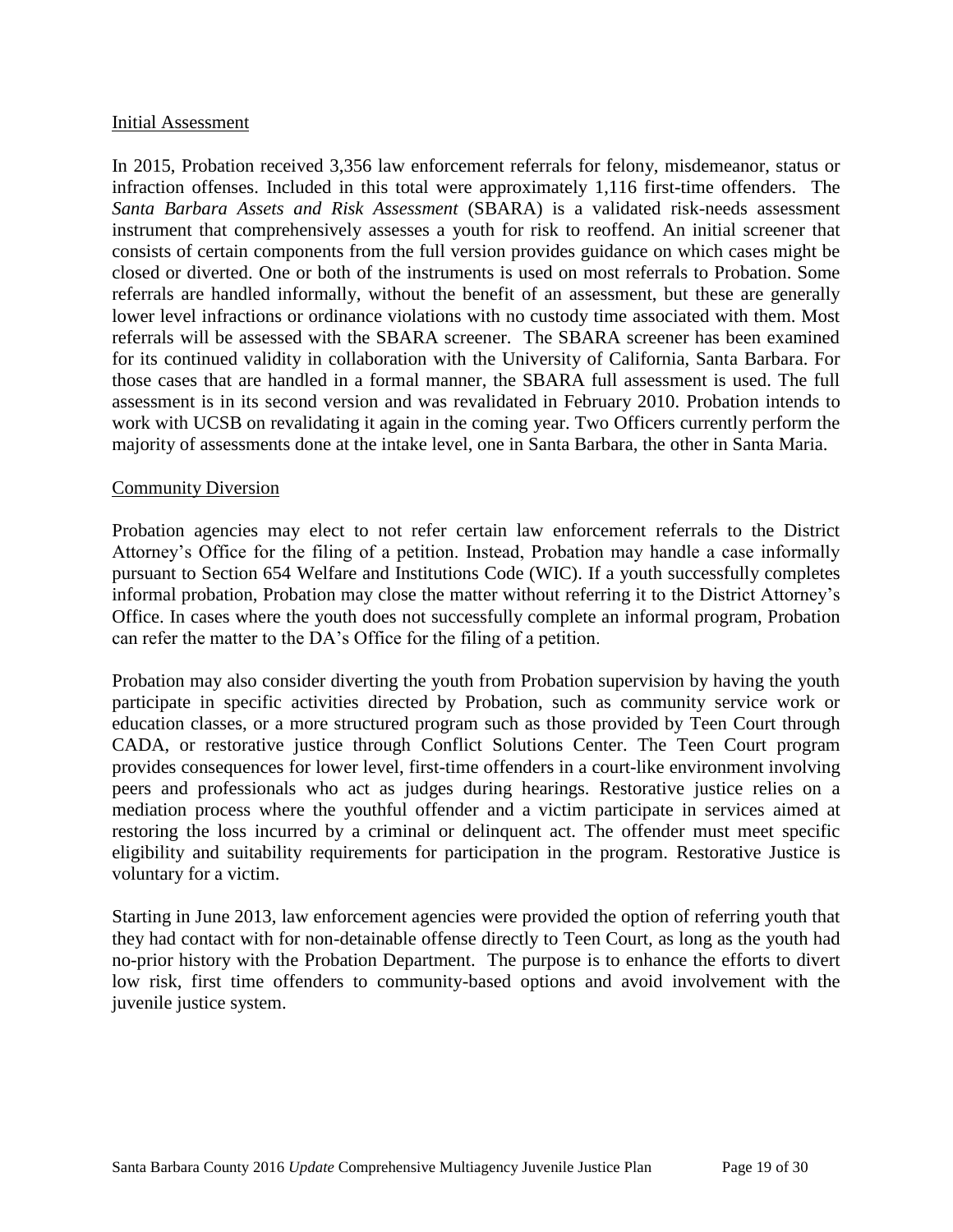#### SB 163 Wraparound

The SB 163 Wraparound program provides State AFDC-FC funds to local jurisdictions to use to keep youth at risk of placement in foster care in their homes by using community-based services and programs. The premise behind Wraparound is that money spent at the local level will have greater impact and better outcomes than the same amount of money spent for group foster care, and will keep a youth in their home. Intensive in-home services, support, and case management are provided to participating families and cover a broad range of services designed to keep a family intact and in a safe home. A multidisciplinary team provides administrative oversight to the program operated by Casa Pacifica. Presently, Probation, DSS, and the Department of Behavior Wellness share 25 slots for these services. In some cases, the services can be started while a youth is detained (for a brief period but nearing release) or as the youth is preparing to leave foster care placement to return home. In 2015, Probation had 36 youth participate in these services. Presently, 11 youth are participating. While 20 of the slots for the program are reserved for Medi-Cal eligible youth, the County has set aside five (5) slots for non-Medi-Cal eligible youth who may benefit from the services.

# Youthful Offender Block Grant

Probation has a YOBG caseload in each region of the County that together serve up to 75 youthful offenders countywide. Generally, youth on these caseloads have a history of gang involvement, have a sustained petition for a violent offense, are older, and have not been successful in other treatment or commitment programs. Youth on these caseloads are assigned a case manager from the Community Action Commission, a local CBO. These case managers work closely with the assigned YOBG Officer and assist youth and their families with life skills issues, school enrollment, pro-social choices, and other needs, as well as acting as mentors. YOBG funds also support a long-term commitment program at SMJH in which youthful offenders who might otherwise have been committed to DJF are detained locally for up to a year. Participants receive Moral Reconation Therapy (MRT) and individual, family or group mental health counseling. A Juvenile Institutions Officer (JIO) at SMJH is assigned to work closely with these youth and collaboratively develops and manages their case plans while they are in custody. During 2015, there were 19 participants in the commitment program at the SMJH. Most were Hispanic (18) and male (18); of the thirteen (13) participants exiting the program in 2015 four (4) exited successfully and nine (9) exited unsuccessfully. In terms of the YOBG supervision component, during 2015, there were 81 participants in the program. The majority was Hispanic (57) and male (74); of the 50 participants exiting the program in 2015 23 or 46 percent exited successfully or with a no fault discharge and 27 exited unsuccessfully. This completion rate is a slight improvement from the last two years. Those youth that end up in the adult criminal justice system result in an unsuccessful program completion.

#### Juvenile Drug Court

Probation participates as one of the collaborative team members (Judicial Officer, DDA, Public Defender, Treatment Provider) in a JDC program in each area of the County. A DPO in each area supervises JDC cases. The assigned Officer appears in Court with youthful offenders and discusses treatment progress and probation compliance with the Juvenile Court Judge. Local treatment providers in each region are responsible for conducting the individual and group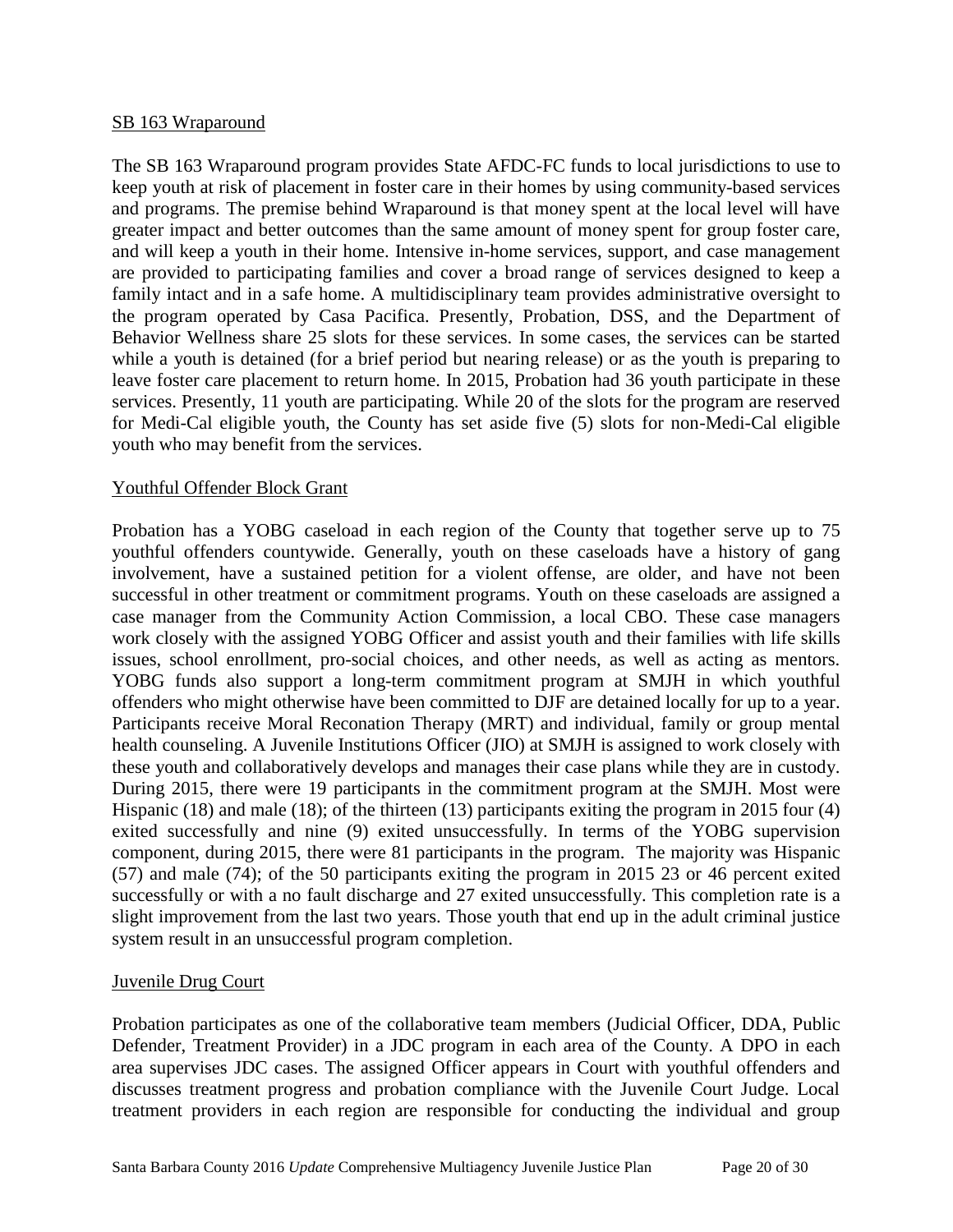counseling services for the program. The JDC program accommodates participants in both preadjudication and post-adjudication case statuses. The program is voluntary and participants must meet eligibility and suitability requirements. The program is based on long-standing Drug Court principles that encourage a supportive environment where the Court is viewed as a partner in rehabilitation while also insuring accountability. DPOs assigned to the program also develop "sober activities" where participants learn new skills, go on field trips, and complete projects with their family members. During 2015, there were 100 participants in JDC. Most were Hispanic (77) and male (60); of the 68 participants exiting JDC in 2015, 38 or 57 percent exited successfully and 29 exited unsuccessfully. Only 13 percent of the youth exiting successfully had a new felony or misdemeanor within six months of completion. Outcomes for this program have remained relatively constant since 2013 although there were 14 less participants.

# **5. Programs Funded by JJCPA**

# School-Based Officer Program

Probation continues to assign DPOs to act as SBOs for various school sites throughout the County in an effort to address truancy, delinquency, and criminal behavior. While not physically stationed at the school sites, the SBOs spend time on school campuses engaging students, school faculty and administration, and coordinating efforts with local police SROs. SBOs primarily serve area high schools while maintaining some presence at junior high and middle schools. Probation continues to deploy five (5) JJCPA funded SBOs for Santa Maria, Santa Barbara, and Lompoc schools. Each SBO maintains a caseload of up to 30 youth assigned to a school or group of schools, and meets regularly with those youth at the school sites and in their homes. Probation continues to use JJCPA and Federal Title IV-E entitlement revenue to fund SBOs.

Below are some statistical highlights of the SBO program:

- The SBO program served 296 youth during FY 2014-2015, an increase of 24 from the previous fiscal year. The average length in the program for FY 2014–2015 decreased to 139 days compared to 166 days for FY 2012–2013.
- The completion rate decreased from 55 percent in FY 2013-2014 to 48 percent in FY 2014-2015. The probation completion rate for SBO participants averaged 75 percent in FY 2013-2014 and FY 2014-2015.
- The new felony or misdemeanor arrest rates for youth while they were in the program in FY 2014-15 were 35 percent, down from 38 percent in FY 2013-2014.

# Early Intervention

Each region in the County maintains one DPO for early intervention efforts. These Officers are funded by JJCPA. While Probation supervises principally those youth who are wards of the Juvenile Court, some youth are on informal probation pursuant to §654 or §654.2 WIC, or Deferred Entry of Judgment (DEJ) pursuant to §790 WIC and are also subject to supervision. Offenders in this program are generally younger, less sophisticated, first-time offenders who nevertheless have demonstrated a high risk for re-offending. Thus, as EI cases, they are subject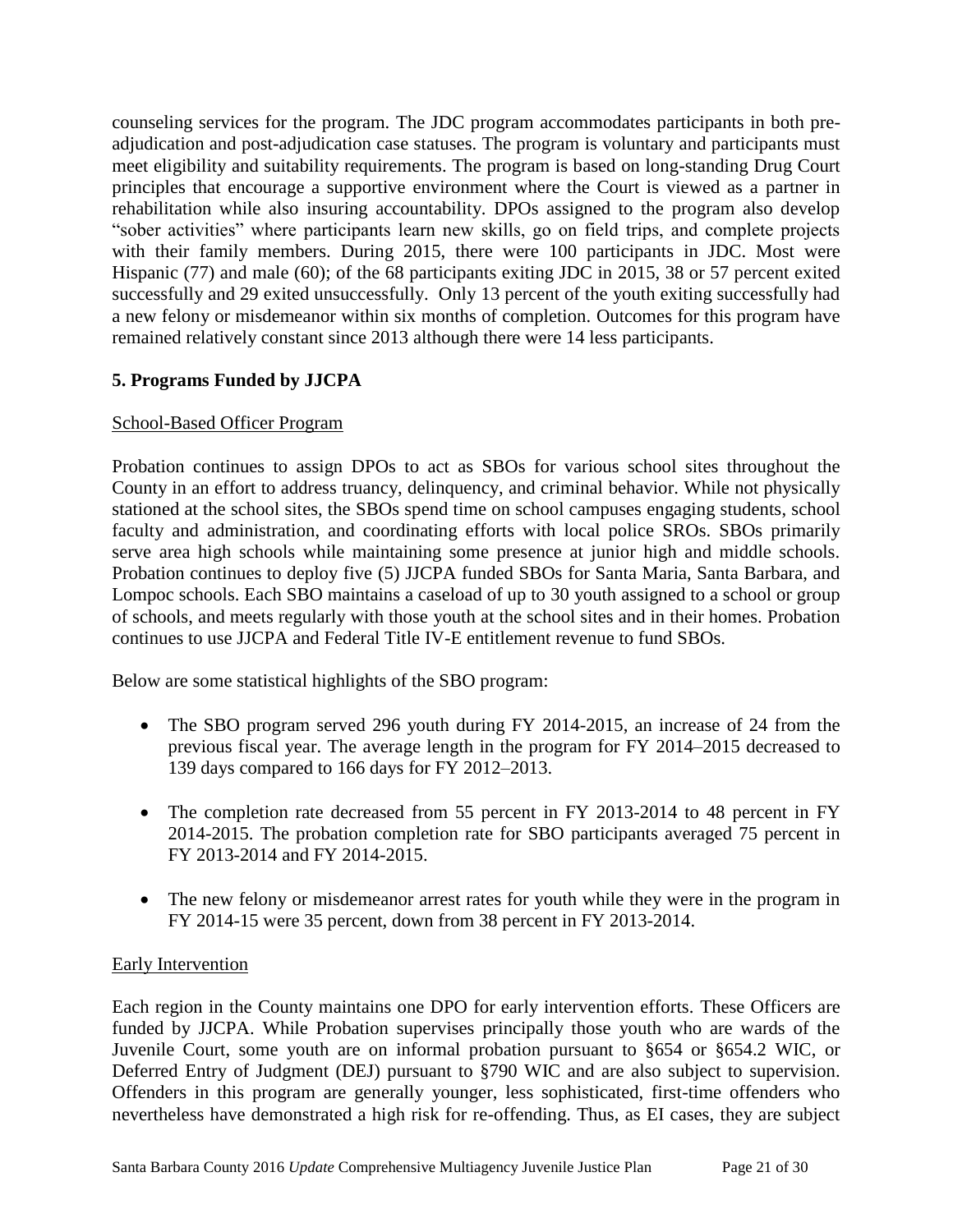to closer supervision and intervention. Youth participating in this program may be referred to the same JJCPA funded counseling and mentoring programs available for youth in the SBO program.

In FY 2012-2013, the EI program served 175 youth, an increase from the 135 served in FY 2013-2014. The average length of time in the program decreased from 149 days in FY 2013- 2014 to 134 days in FY 2014-2015. The completion rate decreased from 59 percent to 51 percent. New referrals to Probation for first time offenders dropped over 57 percent during the past six years but increased for the past two years. This increased the number of EI eligible youth.

Recidivism improved in FY 2014-2015 as the new felony or misdemeanor arrest rates for youth while they were in the program decreased to 27 percent, down from 34 percent in FY 2013-2014. The probation completion rate for EI participants was 83 and 85 percent respectively in FY 2013-2014 and FY 2014-2015.

# Counseling Component

Participants supervised by the SBOs and EI may be referred to individual counseling and mentoring programs provided by local CBOs and funded through JJCPA. The counseling component is provided by CADA in Santa Barbara, FSA in Lompoc, and in Santa Maria.

#### Mental Health Assessor

Youth who demonstrate a need for a mental health evaluation are referred to the JJCPA funded Assessor who conducts an assessment to determine what, if any, mental health services may be needed. The assessor will also assist in determining if a comprehensive psychological evaluation is needed. The Assessor is an employee of the Department of Behavioral Wellness but works directly with Probation and juvenile justice involved youth. The position is also responsible for working with each Children's Clinic in the different County regions so that transition from a detention setting to the Clinics is done smoothly and seamlessly. The Assessor also consults with Probation staff on cases, acts as a liaison between Probation and Behavioral Wellness, provides basic in-house training on mental health issues on an ad hoc basis, and may provide short-term counseling for youth and their families. In consideration of the workload associated with the Assessor position, the current year's JJCPA budget proposal will include a provision for the addition of a second Assessor. The plan will be to assign one Assessor each to the Santa Maria and Santa Barbara locations with Lompoc cases being handled by the Santa Maria Assessor. Adding this resource will reduce the number of commitments for each Assessor and cut down on travel time around the County.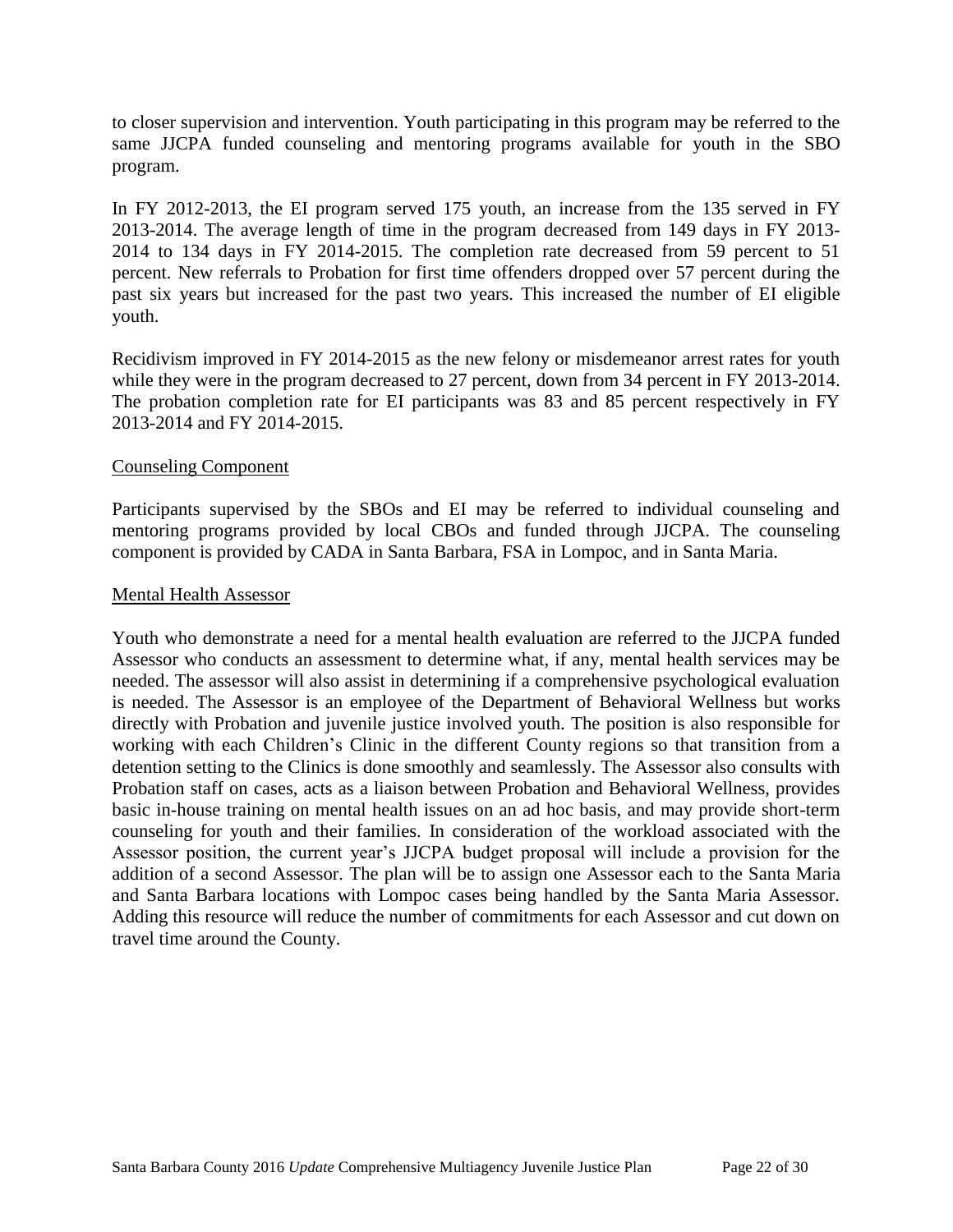# **6. Service Needs**

Gang involvement by youth, substance use and abuse, mental health problems and needs, and gender-specific services remain primary areas of concern and are identified in this report, as in previous years, as areas deserving of specific attention. Additionally, youth victimized by human trafficking – specifically, commercial sexual exploitation – are a particular concern. The issue is significant across the State, and local efforts to address the problem are relatively recent in their development.

# **Gangs**

Gangs have maintained a presence in most communities in the County and include youth members, many of whom are involved in the juvenile justice system. Responses to gang violence and crime have varied over time and by jurisdiction, and usually involve some forms of law enforcement interventions and community-based efforts. For youth on probation, a combination of supervision, detention, and counseling or programming efforts have historically been the strategies to intervene with gang involvement. In previous years, local efforts to impact gang related crime have realized some benefits, such as the South Coast Task Force on Youth Safety that serves Santa Barbara and the South County. Its success has generated interest in emulating the program in the North County area. More recently, Santa Maria has seen a spike in gang related violence and in response to the increase, a local grassroots effort has developed to address the issue as a community problem. The SMPD recently arrested many adult gang members responsible for several homicides over the course of the last year.

Currently, 166 of the 592 (28 percent) youth on Probation are subject to gang terms and conditions. This is down 10 percent from the amount in 2014. More notably, however, this is down 54 percent from 2012 when 382 of the 876 (49 percent) of youth on probation were subject to gang terms and conditions. This undoubtedly represents only a portion of all local youth involved in gang activity. While Probation and law enforcement have maintained collaboration and coordination with gang interdiction efforts (such as periodic coordinated "sweeps" that target certain offenders), these efforts are meant to immediately suppress or prevent gang violence, especially during periods of elevated gang activity. Longer lasting interventions should follow or precede such efforts, and provide opportunities for involved youth to disengage from gangs and develop prosocial lifestyles. Further, efforts aimed at preventing gang membership should be considered for youth who are not yet involved but who may be at higher risk to be involved because of various factors (such as older family members with gang affiliations). Programs targeting youth at the middle and elementary school level may be of particular interest considering that youth in those age ranges are already familiar with gangs and gang members, and gang recruitment by other youth or older gang members already takes place. Mentoring efforts such as those employed by CAC in the YOBG program have benefit for youth and families; however, mentoring is most impactful when it involves long-term relationships, longer than the average period of a probation grant. The role of parents in preventing gang membership is also important, and education about gangs and their attributes are beneficial in helping parents recognize the risks facing their children.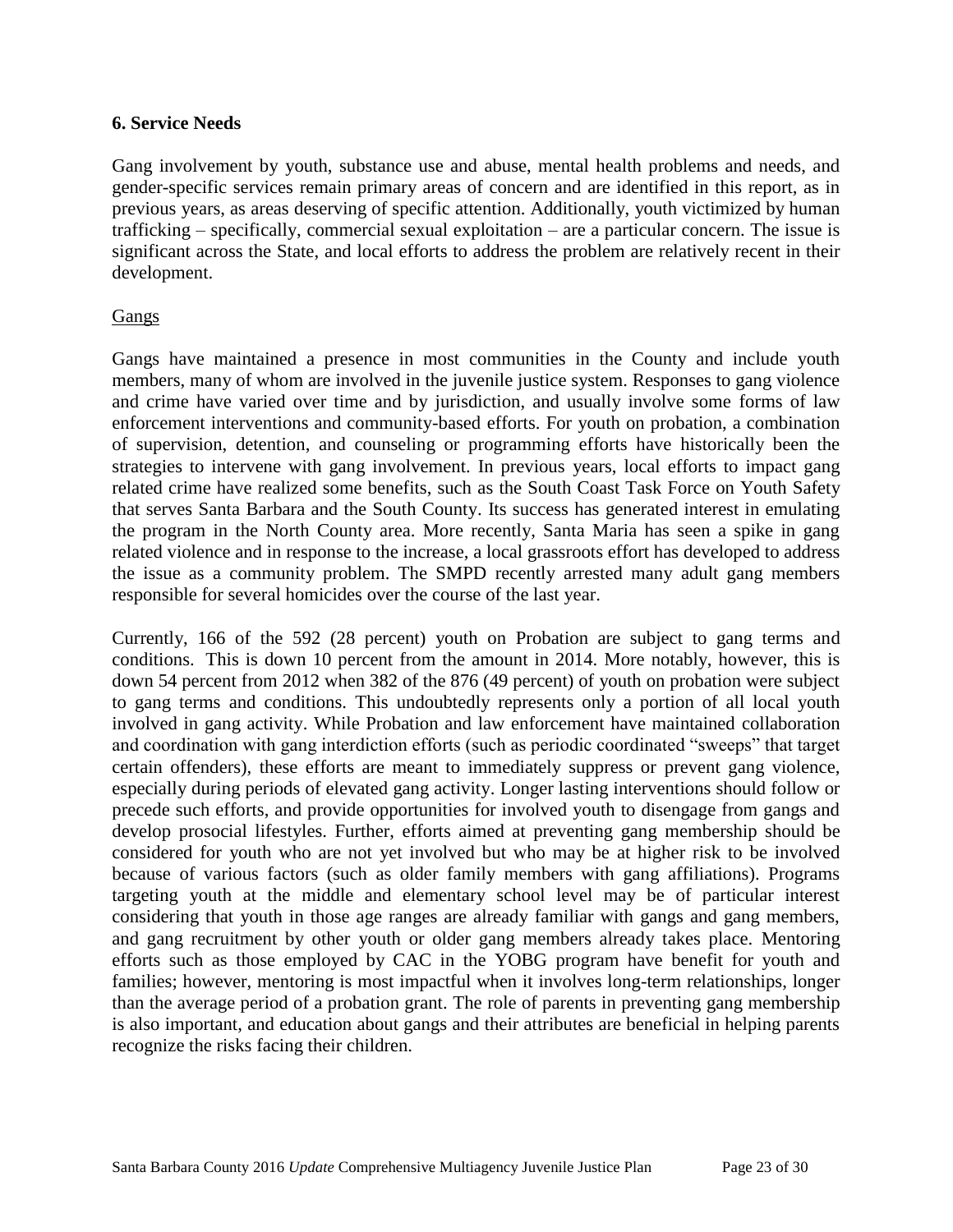#### Substance Abuse

Substance abuse among youthful offenders remains prevalent and contributes to problems in many life domains, many of which correlate directly with involvement in delinquency. Family and interpersonal relationships, school performance, mental and physical health, brain development and processing, and social skills, including controlling violent or aggressive behavior, are all areas where substance abuse causes disruption and impacts normal maturation. Marijuana (and synthetic variations of marijuana), alcohol, methamphetamine, and prescription drugs, among other drugs, continue to be used by youth locally. More recently, heroin has become a drug of choice for youth and creates an additional health problem because of the use of syringes. Local interventions to address the problem of adolescent drug use include counseling programs provided by CBOs in each area of the County. Additionally, the JDC program remains a viable option for addressing this problem more formally. As a collaborative court program, providers are able to share their experiences with youth and describe what they are seeing in terms of substance use and abuse so that programmatic adjustments may be made. The current use of alcohol by youth as a means to skirt the testing regimen for other drugs is an issue raised by providers. Parents have also expressed their concern about suspected alcohol use by their children when they are out of their sight. The Department of Behavior Wellness has in place Youth and Family Treatment Centers in each region, which provide consistent substance abuse treatment services throughout the county. These services are contracted with Coast Valley Substance Abuse Treatment Center in Santa Maria and Lompoc, CADA in Santa Barbara, and SMVYFC. Those programs utilize the same curriculum, *The Matrix Model*, which ensures an evidenced-based program, is provided to all youth. Youthful offenders may be referred to CBOs for substance abuse issues specifically or for any of the myriad underlying issues that may contribute to substance abuse. These opportunities are primarily provided on an individual basis although there are some group interventions offered as well. Attendance and participation in these counseling services can be sporadic because of the nature of adolescent clients in general, but can be further impacted by a youth's custody status, interest in obtaining treatment, ability to attend, and maturity level. Probation and Department of Behavioral Wellness are collaborating on programming for alcohol and drug counseling and interventions at both the juvenile hall and Los Prietos Boys Camp. The objective is to provide similar opportunities at both sites and develop individual plans to transition participants to a community-based program upon release from custody.

Many of the CBOs receive funding from one of several grant options to provide services to youth, either through the Department of Behavioral Wellness or Probation. Those funding sources include Alcohol and Drug Program (ADP) funding through the Department of Behavioral Wellness and Juvenile Accountability Block Grant (JABG) and YOBG funding through Probation. The level of services varies depending on the specifics of the funding source.

# Mental Health

The number of youth presenting with serious mental health issues remains prevalent among juvenile justice involved youth. These problems are compounded when these youth are detained. These include active psychosis, personality disorders that cause significant acting out behaviors, post-traumatic stress disorder, bipolar disorder, and impaired cognitive functioning. Several of these disorders increase the risk of suicide attempts and aggression toward others. They can also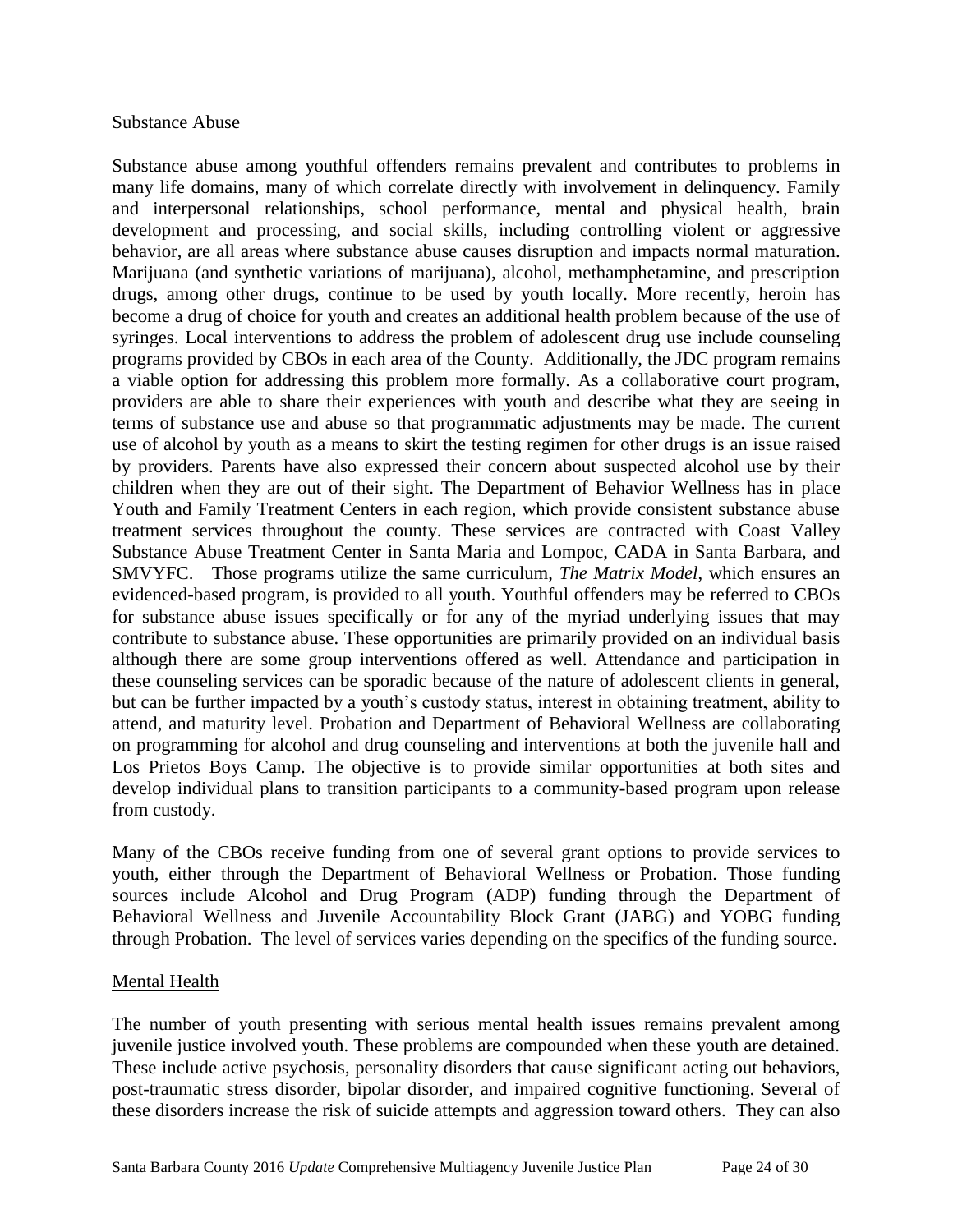have dual-diagnosis issues if they have serious substance abuse issues as well. Frequently, these youth enter the facility in withdrawal, which also increases the demands on medical and mental health resources. While Probation and Department of Behavioral Wellness have resources in place to meet the mental health needs of detained youth, the impact these more severe cases have on time and personnel resources is significant. Often, mental health clinicians spend the majority of their time responding to crises or urgent needs, and assessing for risk of suicidality. Their ability to respond to more routine needs and provide more traditional mental health counseling and interventions is often limited. The behavior of these high-need youth periodically requires hospitalization, often out of the area. Despite the severity of their mental health needs, some needing hospitalization must remain in juvenile hall due to their flight risk from a less secure hospital setting. The SMJH is not equipped to provide the level of care and treatment that these youth require on an ongoing basis and often must piece together treatment strategies that best meet their needs. Additionally, these youth may not be suitable for higher level foster care programs due to the severe nature of their mental illnesses, including programs specifically designed to treat higher need youth. Transitioning them to a community setting is a significant challenge as necessary resources are often not available or sufficient. Nonetheless, efforts to successfully transition youth back to their homes have improved over the last two years due to changes to some existing resources. Whereas before the JJCPA Assessor position was primarily tasked with performing certain assessments on youth, more recently the position has expanded to include work focusing on transitioning youth to services at one of the local children's clinic. This position also acts as a liaison for Probation to help navigate the various rules and processes for receiving and funding mental health treatment. Probation and Department of Behavioral Wellness have routinely collaborated on creating community-based options for treatment and alternatives to detention for youth with mental health needs, including the use of Therapeutic Behavioral Services, or TBS. This specialized, short-term intensive intervention provided by Casa Pacifica has been used successfully to target certain behaviors that have interfered with other treatment. TBS has been provided in the SMJH and in the community. Additionally, some youth have been able to take advantage of local mental health programs that offer oversight, medication compliance checks, emergency consultation, and housing. Programs are provided through the Medi-Cal program and a participant must be Medi-Cal eligible to receive most programming. Programs include Assertive Community Treatment (ACT), SPIRIT, New Heights, and Prevention/Early Intervention – Transitional Age Youth (PEI-TAY) services. In some cases, a youth's mental health needs are not known or clearly understood until they commit an offense and are committed to either the Camp program or the SMJH. Through staff observation and interview, assessment with such tools as the Massachusetts Youth Screening Inventory (MAYSI–II), and the exhibited behavior of a detained youth, previously undiagnosed mental health issues are made known to mental health professionals who can then follow up with other providers and family members for an appropriate treatment plan. Unfortunately, in many cases these youth are handled in the juvenile justice system augmented by mental health services when they are most appropriate for a distinct mental health system of care.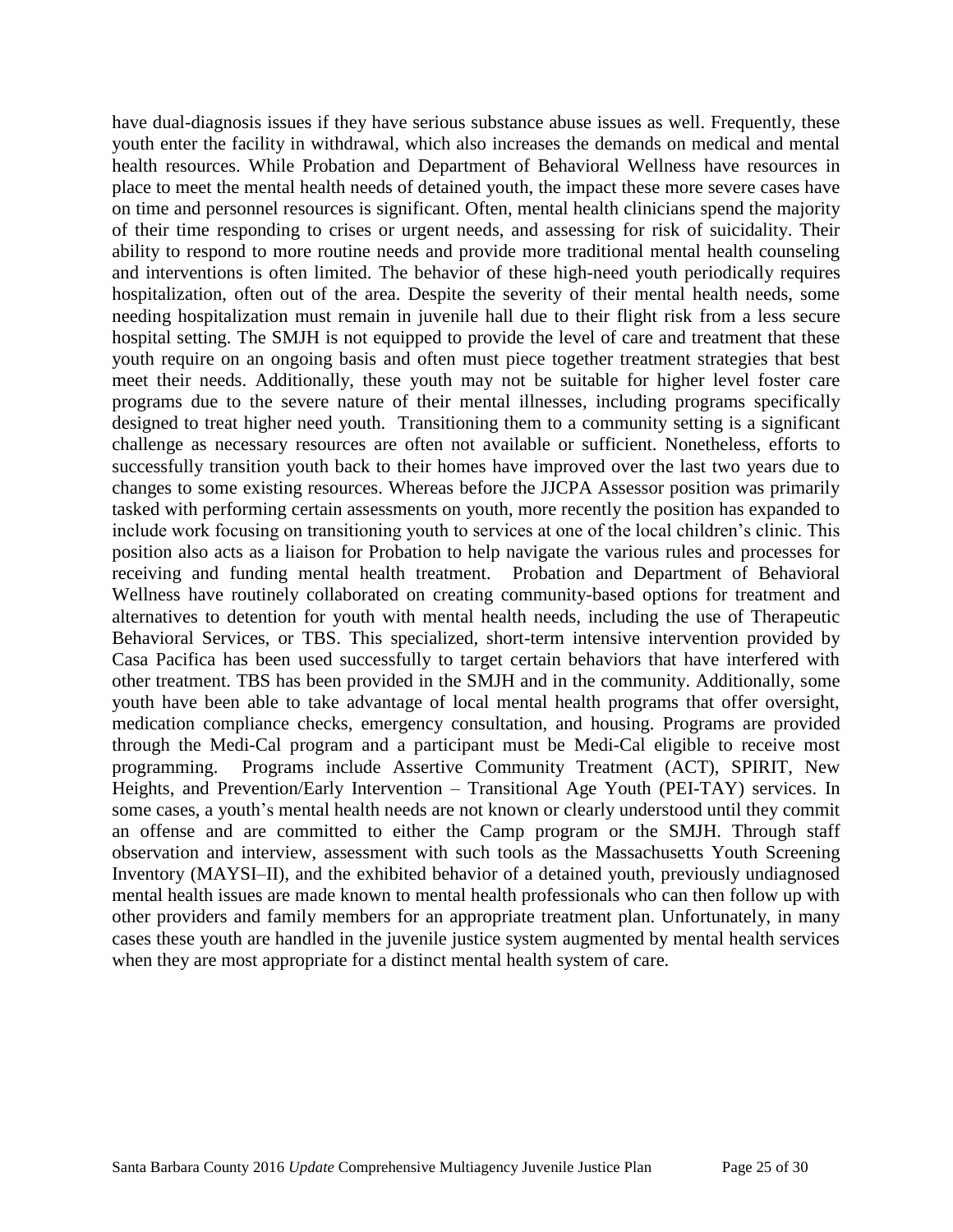#### Female-specific services

Santa Barbara County's juvenile justice system has historically lacked an established femalespecific strategy to address the unique needs of female offenders. It is widely accepted that female-specific interventions should be used whenever possible when working with female youth. In the past two years, Probation has partnered with the Department of Behavioral Wellness to establish gender-specific treatment opportunities. Most notably, an older, rarely used unit at the SMJH has been transformed into a space for female youth to participate in treatment designed specifically for them while detained. Clinicians lead this program and in addition to traditional counseling they employ other methods of interacting with youth so that participants feel more comfortable and become willing to participate. The services provided are traumainformed as most, if not all, of the female youth at the SMJH have suffered some form of trauma in their lives, including having been victims of or witness to family violence, community violence, sexual, physical, and emotional abuse, and sexual exploitation. In the last year, researchers with UCSB have been looking at this program and the attributes of female offenders in it to determine its effectiveness and offer recommendations for modifications. They have brought a focus to measuring the development of psychological resources and strengths. They have also worked with clinicians to identify key elements of the treatment and assess the fidelity of their implementation. Their research has included focus groups with some of the participants that yielded recommendations to improve the program, many of which have been implemented. In addition, Behavior Wellness clinicians have conducted their own surveys of participating youth. Participants routinely praise the non-traditional strategies used with them and see the intervention as something unique for them. Additionally, Probation continues to fund femalespecific counseling groups in each regional area of the County. These are provided by CBOs and services are provided in a group setting with occasional individual sessions as well.

From January 1, 2014 to December 31, 2015 and again from April 1, 2015 to March 31, 2016 UCSB was contracted to evaluate Santa Barbara County Probation's implementation of femalespecific services and transformation of the juvenile justice system to better address the needs of all youths. In addition to engaging in "action research" (a process designed to solve problems by team members working together) to iteratively gather feedback and recommend improvements to the girls group at the SMJH, UCSB has also conducted two system analyses of the juvenile justice system's impact on juvenile probationers. In the first evaluation, UCSB conducted a historical analysis of juveniles who exited probation from January 1, 2011 to December 31, 2012. They found that mental health status was consistently found to be a risk factor for recidivism, females had a higher prevalence of mental health disorders, and girls on probation were twice as likely as males to be diagnosed with post-traumatic stress disorder. They also found that most programs assigned to the youths were associated with higher rates of recidivism except for cognitive-behavioral treatment, which was related to lower rates of recidivism. The second evaluation focused on juveniles who exited probation from July 1, 2014 to July 31, 2015. Results provide an updated understanding of the experiences of a more recent cohort of youth on probation. For example, a higher percentage of youth in this cohort (91% versus 69%) attended a probation program (e.g., cognitive-behavioral, educational). Of concern, 32% of females and 12% of males on probation with mental health services and 0% of youths without mental health services were given an out-of-home placement. Future directions identified by these reports, such as collecting regular assessments about social emotional health, better understanding the utility of the multi-gating screening process for placing youths in deterrence programs or on formal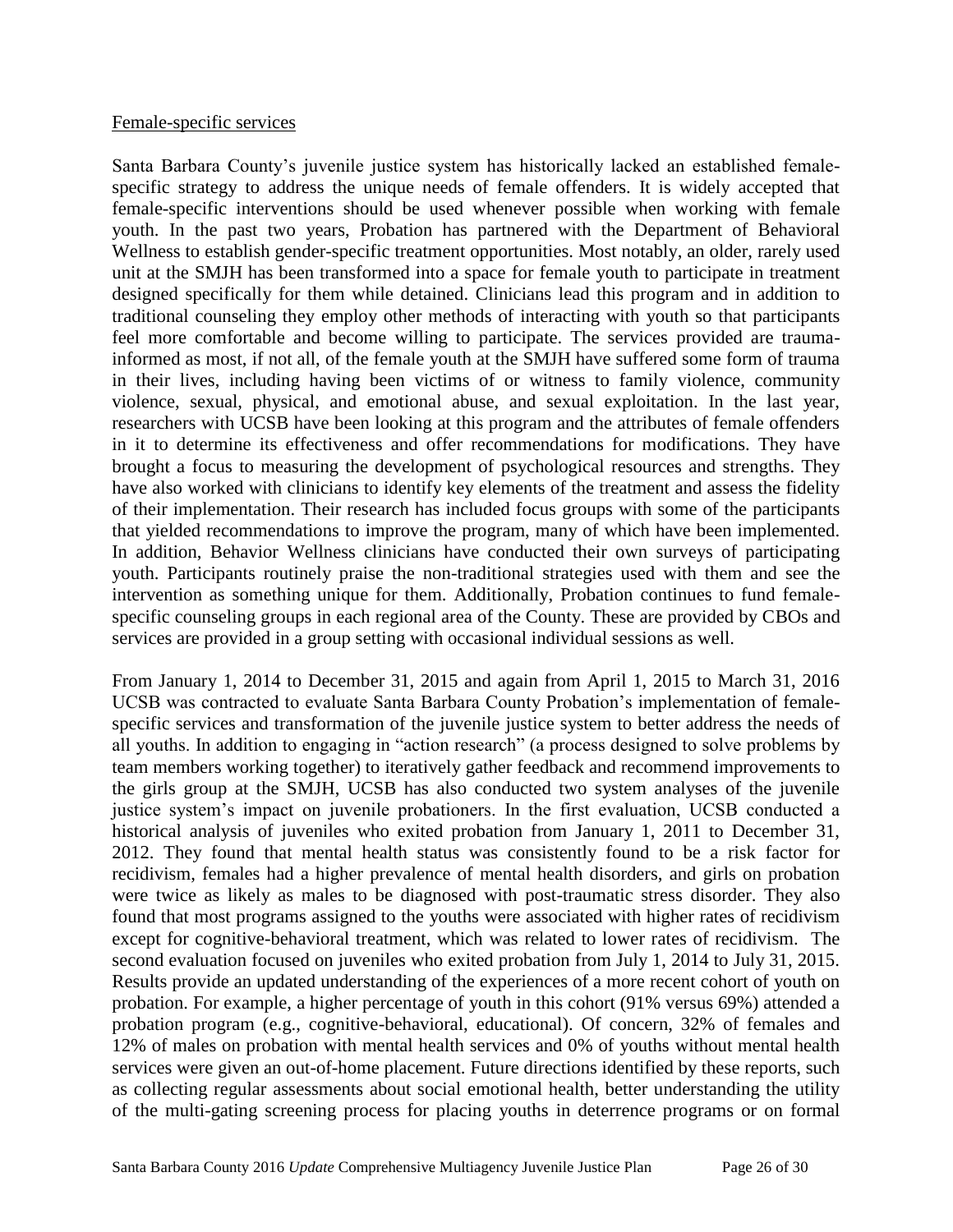probation, determining why the most vulnerable youths are placed out-of-home and exploring alternatives, and improving data collection of behavioral incidents in the SMJH, are used to transform the provision of services to youths on probation to improve their well-being and prevent recidivism.

# Commercially Sexually Exploited Children

The issue of Commercially Sexually Exploited Children (CSEC) has received a great deal of attention in the last few years with the nature of the problem becoming more widely understood by organizations and agencies serving youth. While such exploitation may involve male youth, the majority of youth involved locally in the illicit sex trade are females. Many of the female youth on probation in Santa Barbara County have been victims of such exploitation and many remain involved presently. The attention given to the problem has also given rise to responses to it both at the State and local level. The implementation of SB 855 has mandated local child welfare agencies to take a lead role in addressing the needs of youth identified as being involved in human trafficking (sexually based and non-sexually based forms). The legislation mandates how child welfare and other specified agencies, including Probation, law enforcement, and mental health professionals, are to interact in collaborative ways to address the myriad needs of these youth. Presently, DSS is spearheading efforts to implement a local interagency protocol required by the legislation to describe how various agencies will take action to address CSEC needs. Additionally, the Department of Behavioral Wellness has received a grant to fund personnel to provide direct services to victims of human trafficking. The program, RISE, is in early development and not formally established, but it is nonetheless already providing services to youth identified as being involved in human trafficking. Many of the youth receiving services are referred to it from clinicians at the SMJH who work with the youth while detained. The RISE program seeks to provide services, make referrals to other programs and providers, and establish itself as an ongoing resource for a clientele that requires non-traditional assistance based less on agency protocols and more on client need and readiness for services. Local efforts created to address the CSEC problem have in common an understanding that youth involved in the illicit sex trade are victims first and foremost, and treatment efforts are designed to approach them in that way. This requires a fundamental shift in how youth-serving agencies approach the matter when in many cases a youth's participation in these activities was always considered criminal. Law enforcement and prosecutors have embraced this approach and seek to treat these youth as children in need and limit their juvenile justice system involvement to the extent possible. Local services for this population are critical as historically Probation has had to rely on group homes to provide the supervision and treatment for female youth who could not remain in their homes because of familial issues. Many of the females that are placed in these facilities continue to engage in high-risk behavior. They frequently abscond from home and often from group homes when they are placed. Youth who run away from home or foster care programs are often contacted by exploiters within hours or days. Since many of the groups homes are outside Santa Barbara County, the runaway behavior creates additional risks for the girls and greatly jeopardizes their safety.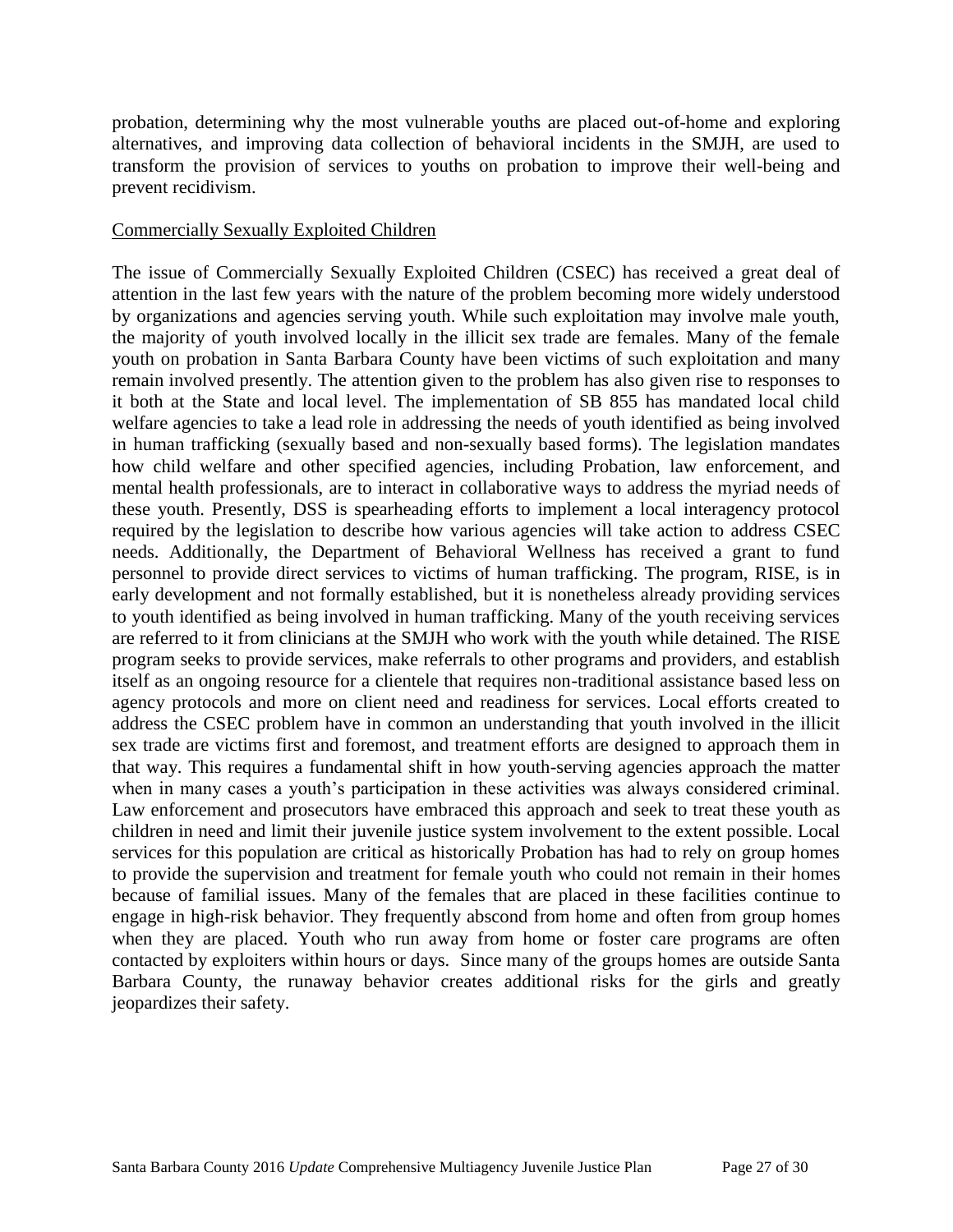# **7. Addressing Needs**

Strategies for impacting juvenile crime and delinquency require the use of evidence-based treatment programs, services, and interventions. They need to target delinquency across a broad spectrum and tailor services to the individual and families. Because of limited resources, validated assessment tools should be used to identify those offenders who represent the greatest risk to reoffend and also identify the areas where they have the greatest needs. Services should target those needs to reduce the likelihood of reoffending. Program outcomes should be measured to insure program fidelity and assure program effectiveness. In keeping with best practices and the intent of various aspects of Federal and State law, services should be offered at the earliest and lowest level, and should also be community-based, whenever possible. They should also be geared toward keeping youth in the home and minimize the need for detention or placement, and should involve parents, family members, and other important persons in a youth's life. Many of these efforts need to be collaborative in nature and rely on the expertise found in specific agencies and providers.

Probation utilizes the SBARA to screen law enforcement referrals and comprehensively to assess risk and identify needs for those cases pending formal adjudication. Additionally, youth admitted to the SMJH are screened for physical and mental health needs, and in the case of the latter, are given the self-administered MAYSI-II to complete to assist in identifying any urgent matters. The Department of Behavioral Wellness employs various assessments to discern mental health needs and treatment options. The JJCPA Assessor and contracted psychologists also perform more detailed evaluations and provide specific recommendations for care and treatment. Other assessments, such as the Child and Adolescent Needs Survey (CANS) and the Social and Emotional Health Survey are being integrated to further identify relevant treatment needs for a youth and their family. As substance abuse programs are introduced or expanded, assessments that identify patterns and severity of use will be utilized

Treatment methods and interventions such as Moral Reconation Therapy, Dialectical Behavior Therapy, and Motivational Interviewing are employed in strategies targeting gang offenders, substance abusing offenders, mentally ill offenders, and female offenders, as well as other types of offenders. Probation staff have been trained in the use of Motivational Interviewing and employ it daily with offenders in all areas of the Department. Additionally, mental health clinicians and other providers have been trained in its use and use it in their respective treatment programs. Evidence-based strategies that appear impactful to the County's youthful offender population and which may be realistically implemented will continue to be considered by Probation. Probation routinely shares information and ideas about programs and interventions with other probation agencies throughout the State and nation.

The use of diversion services for some offenders and youth at risk of entering the juvenile justice system can be expanded and include more formal models that are in place in other jurisdictions. Model diversion programs are available to guide agencies in developing impactful diversion services for youth at the front-end of the juvenile justice system or who may only need to be handled informally with some contact with a DPO. Lower risk, first time offenders who are eligible for diversion services have disparate needs and diversion programs should recognize that a variety of programs should exist to meet the needs of these offenders. Initiatives such as the RED grant espouse strategies that seek to exit youth from the juvenile justice system at the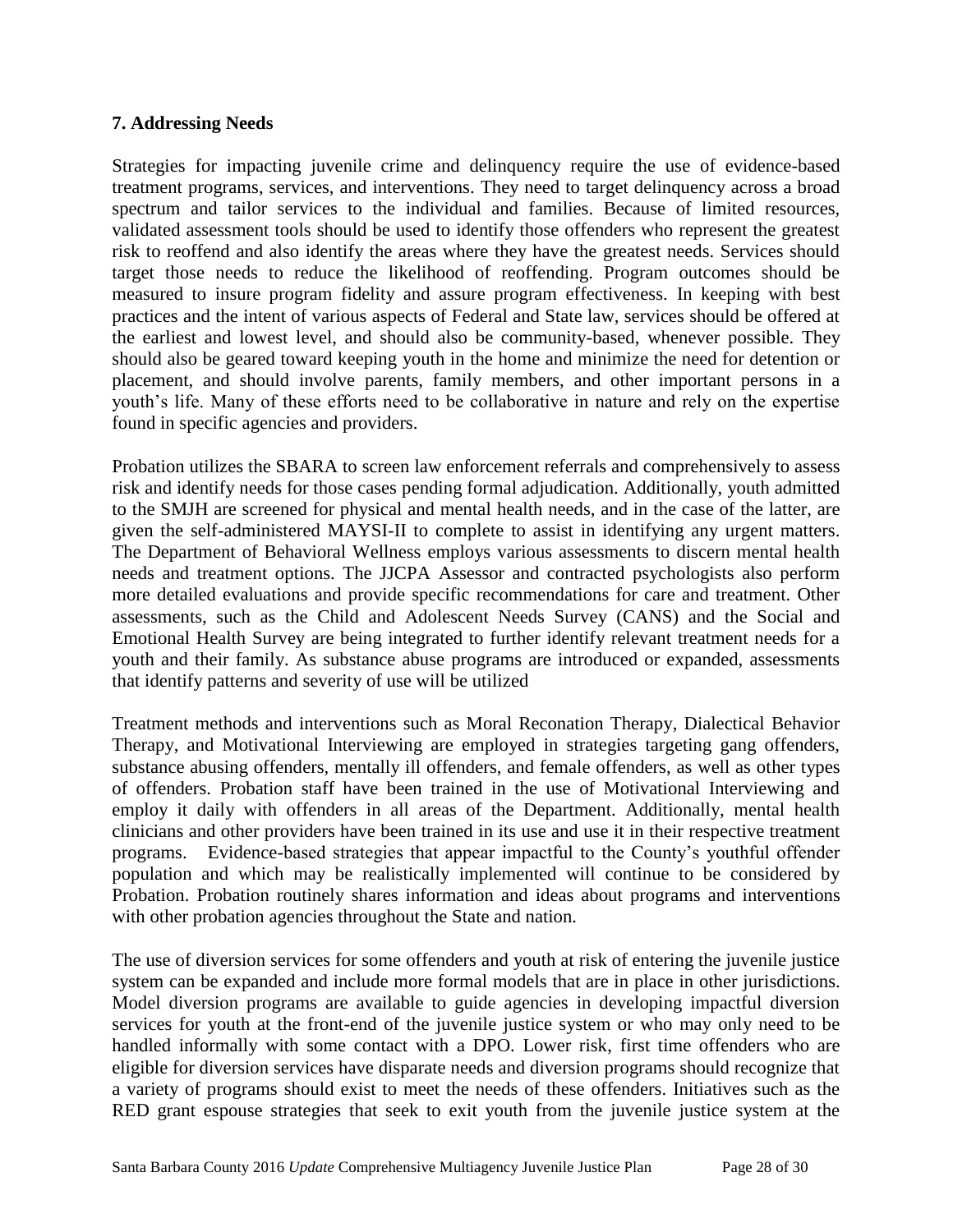earliest stage when public and individual safety needs are met. Programs like Teen Court and Restorative Justice go a long way in meeting this objective and the ability of law enforcement agencies to refer to that program directly for specified offenses further promotes the juvenile justice system's rehabilitative premise.

Parental and community involvement in issues that impact juvenile offenders and contribute to juvenile delinquency is critical for long-term solutions to perennial problems. Youth involvement in gangs and the use of illegal drugs and misuse of prescription or legal drugs are two areas where the involvement of parents and the community are critically important. Probation supervision of juvenile offenders cannot be a substitute for parental supervision and when parents are actively involved in their children's lives, youthful offenders stand a far better chance of succeeding. Juvenile justice partners should recognize barriers to parental involvement and work to overcome them when possible. The JDC program regularly involves parents in its programming not only as part of the program design, but also to include them more in their child's life. They are invited to sober activities with their children and many have attended. Similarly, community involvement is important to curbing juvenile offending and reducing juvenile crime and delinquency. Community initiatives to address issues involving juvenile offending need to be sustainable and involve criminal and juvenile justice professionals, treatment providers, educators, civic leaders, business persons, clergy, families, neighborhood residents, and youth. Community-based initiatives can address concerns across the entire County, across a city, or within certain areas of a city. Many Federal and State programs and grants have advanced the idea of neighborhood based initiatives where offenders can receive the services they need from their own neighborhoods. Community-based efforts should be realistic in what they hope to achieve and while they may not be equipped to stop gang activity from occurring presently, they can impact gang recruitment by providing alternatives to it and reinforcing prosocial activities and choices through family and community support systems. Model gang intervention strategies are published and can be emulated in communities hoping to impact gang violence. The OJJDP's Comprehensive Gang Model, available through the National Gang Center, and State CalGRIP grants are examples of such programs and opportunities. Parent and community-based involvement with efforts to prevent human trafficking is also important. Human trafficking can occur undetected and go unnoticed for long periods. Efforts such as the Human Trafficking Task Force can aid immensely in helping communities understand the impact of the illicit sex trade on youth and their communities, and how they may play a role in preventing it and assisting in discovering it.

# **8. Summary**

JJCPA funding provides Santa Barbara County with opportunities to address juvenile offending at the local level and in ways that meet local needs the most. Historically, JJCPA funding has supported Probation supervision with the SBO and EI caseloads throughout the County, mental health assessment through the Assessor position with the Department of Behavioral Wellness, and community-based counseling programs provided by CADA, FSA, and SMVYFC. This combination of supervision, assessment, and treatment provides system partners with the means to hold offenders accountable, provide support, identify needs, offer treatment and counseling for youth and families, and bolster the efforts of those in education, health, and other youth programs.